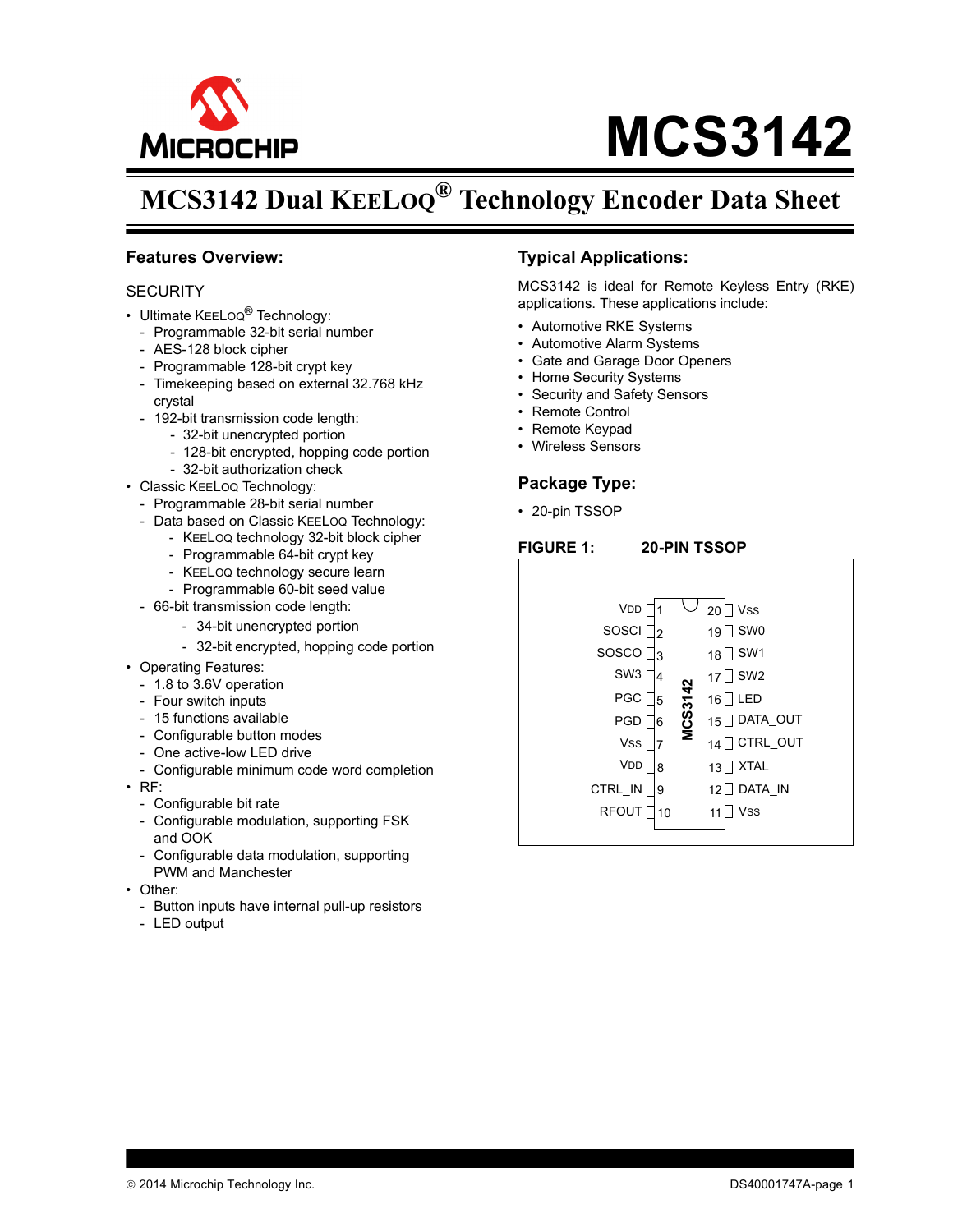#### <span id="page-1-0"></span>**TABLE 1: PIN DESCRIPTION**

| <b>Name</b>     | 20-Pin TSSOP   | <b>Input Type</b> | <b>Output Type</b> | <b>Description</b>                      |
|-----------------|----------------|-------------------|--------------------|-----------------------------------------|
| V <sub>DD</sub> | 1              | Power             |                    | Power                                   |
| <b>SOSCI</b>    | $\overline{2}$ | Analog            |                    | Secondary Oscillator                    |
| SOSCO           | 3              | Analog            |                    | Secondary Oscillator                    |
| SW <sub>3</sub> | 4              | <b>TTL</b>        |                    | Switch 3 Input                          |
| <b>PGC</b>      | 5              | <b>TTL</b>        |                    | Programming Clock                       |
| <b>PGD</b>      | $\,6$          | <b>TTL</b>        | <b>TTL</b>         | Programming Data                        |
|                 | 7              |                   |                    | No Connection; Tie to Vss               |
| V <sub>DD</sub> | 8              | Power             |                    | Power                                   |
| CTRL_IN         | 9              | <b>TTL</b>        |                    | <b>Transmitter Clock</b>                |
| <b>RFOUT</b>    | 10             |                   | <b>RF</b>          | <b>Transmitter Output</b>               |
| Vss             | 11             | Power             |                    | Power                                   |
| DATA_IN         | 12             | <b>TTL</b>        |                    | <b>Transmitter Data</b>                 |
| <b>XTAL</b>     | 13             | Analog            |                    | <b>Transmitter Reference Oscillator</b> |
| CTRL_OUT        | 14             |                   | <b>TTL</b>         | <b>Transmitter Clock</b>                |
| DATA OUT        | 15             |                   | <b>TTL</b>         | <b>Transmitter Data</b>                 |
| <b>LED</b>      | 16             |                   | <b>TTL</b>         | LED Output (active-low)                 |
| SW <sub>2</sub> | 17             | <b>TTL</b>        |                    | Switch 2 Input                          |
| SW <sub>1</sub> | 18             | <b>TTL</b>        |                    | Switch 1 Input                          |
| SW <sub>0</sub> | 19             | <b>TTL</b>        |                    | Switch 0 Input                          |
| <b>Vss</b>      | 20             | Power             |                    | Power                                   |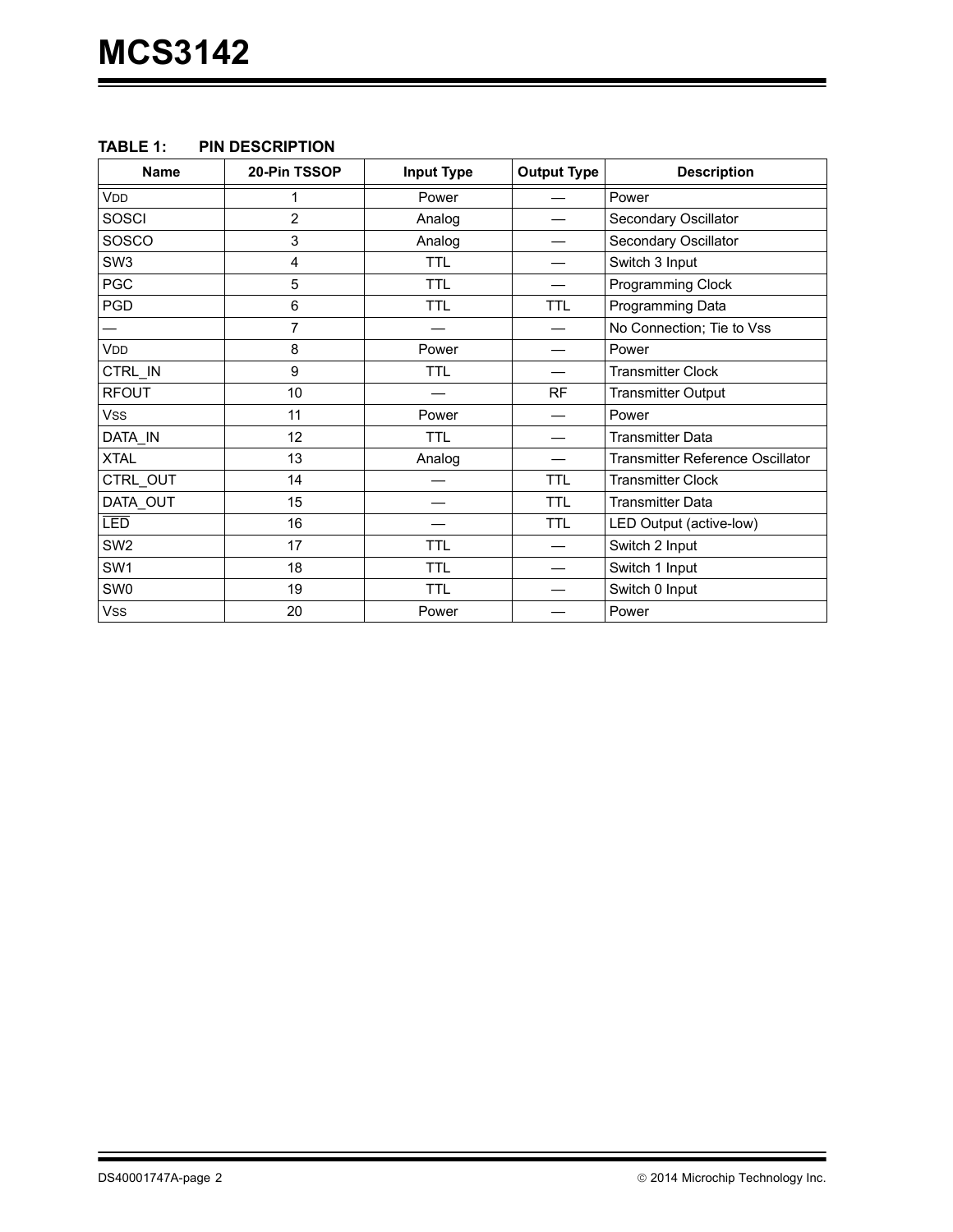#### **Table of Contents**

| 1.0  |                                                                                                                                                                                                                                |  |
|------|--------------------------------------------------------------------------------------------------------------------------------------------------------------------------------------------------------------------------------|--|
| 2.0  |                                                                                                                                                                                                                                |  |
| 3.0  |                                                                                                                                                                                                                                |  |
| 4.0  |                                                                                                                                                                                                                                |  |
| 5.0  |                                                                                                                                                                                                                                |  |
| 6.0  | Unitate Reservative Constantinoper and construction of the construction of the construction of the construction of the construction of the construction of the construction of the construction of the construction of the con |  |
| 7.0  |                                                                                                                                                                                                                                |  |
| 8.0  |                                                                                                                                                                                                                                |  |
| 9.0  |                                                                                                                                                                                                                                |  |
| 10.0 |                                                                                                                                                                                                                                |  |
|      |                                                                                                                                                                                                                                |  |
|      |                                                                                                                                                                                                                                |  |
|      |                                                                                                                                                                                                                                |  |
|      |                                                                                                                                                                                                                                |  |

# **TO OUR VALUED CUSTOMERS**

It is our intention to provide our valued customers with the best documentation possible to ensure successful use of your Microchip products. To this end, we will continue to improve our publications to better suit your needs. Our publications will be refined and enhanced as new volumes and updates are introduced.

If you have any questions or comments regarding this publication, please contact the Marketing Communications Department via E-mail at **[docerrors@microchip.com](mailto:docerrors@microchip.com)**. We welcome your feedback.

#### **Most Current Data Sheet**

To obtain the most up-to-date version of this data sheet, please register at our Worldwide Web site at:

#### **http://www.microchip.com**

You can determine the version of a data sheet by examining its literature number found on the bottom outside corner of any page. The last character of the literature number is the version number, (e.g., DS30000000A is version A of document DS30000000).

#### **Errata**

An errata sheet, describing minor operational differences from the data sheet and recommended workarounds, may exist for current devices. As device/documentation issues become known to us, we will publish an errata sheet. The errata will specify the revision of silicon and revision of document to which it applies.

To determine if an errata sheet exists for a particular device, please check with one of the following:

- Microchip's Worldwide Web site; **http://www.microchip.com**
- Your local Microchip sales office (see last page)

When contacting a sales office, please specify which device, revision of silicon and data sheet (include literature number) you are using.

#### **Customer Notification System**

Register on our web site at **[www.microchip.com](http://www.microchip.com)** to receive the most current information on all of our products.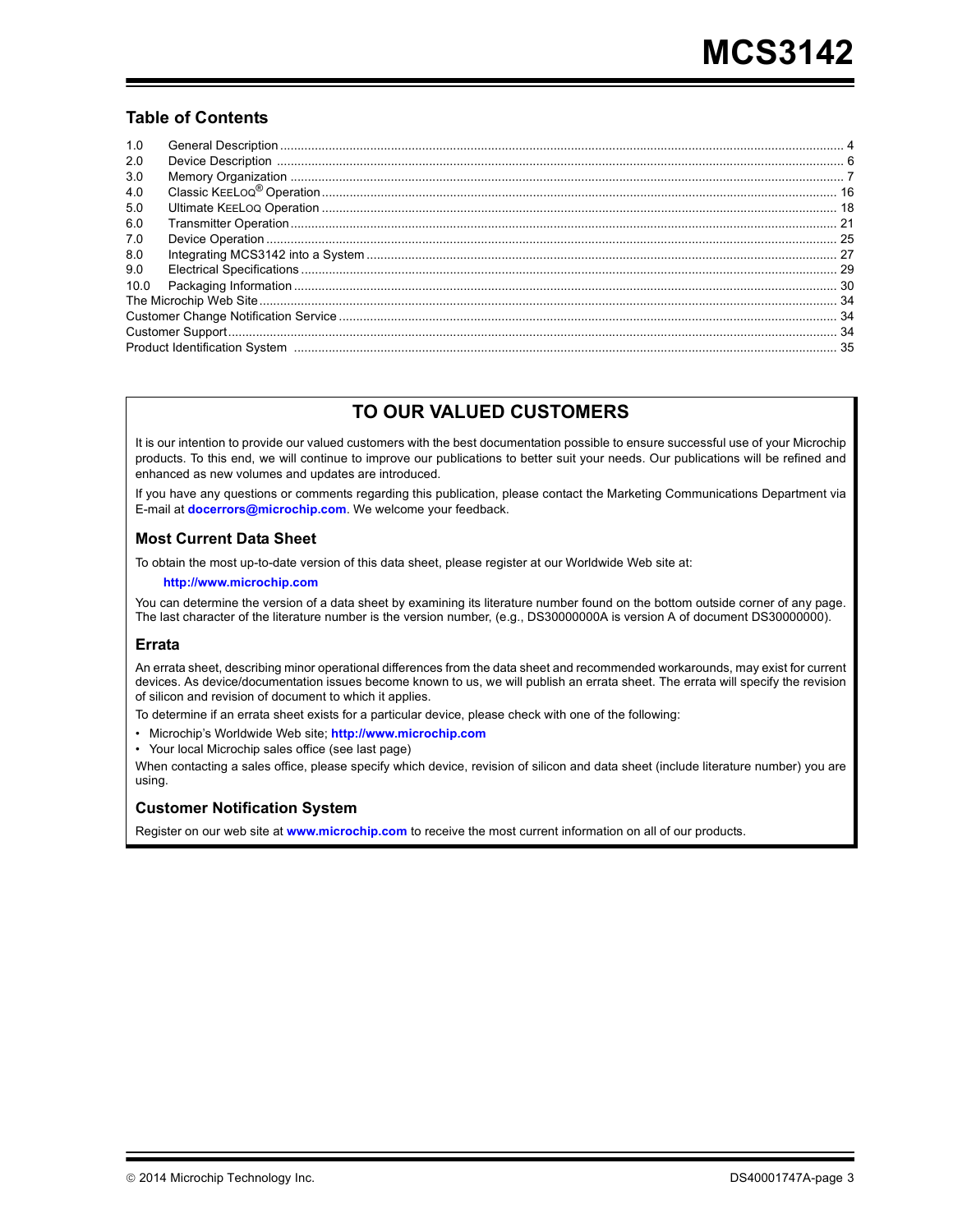# <span id="page-3-0"></span>**1.0 GENERAL DESCRIPTION**

MCS3142 is a dual encoder, designed for secure Remote Keyless Entry (RKE) and secure remote control systems. MCS3142 utilizes both the Classic KEELOQ code hopping technology and the new Ultimate KEELOQ technology time-stamping solution. Both of these encoders incorporate high security, a small package outline and low cost to make this device a perfect solution for unidirectional authentication systems and access control systems.

Classic KEELOQ technology combines a hopping code generated by a nonlinear encryption algorithm, a serial number and Status bits to create a secure transmission code. The length of the transmission eliminates the threat of code scanning and code grabbing access techniques.

Ultimate KEELOQ technology is generated using the industry standard AES-128 encryption algorithm, a serial number and a timer-driven message counter which continuously increments, independent of events, to provide a better, more secure solution. The timekeeping functionality protects against jam-and-replay attack techniques.

The crypt key, serial number and configuration data are stored in an EEPROM array which is not accessible via any external connection. The EEPROM data is programmable but read-protected. The data can be verified only after an automatic erase and programming operation. This protects against attempts to gain access to keys or manipulate synchronization values. In addition, MCS3142 provides an easy to use serial interface for programming the necessary keys, system parameters and configuration data.

#### **1.1 Key Terms**

The following is a list of key terms used throughout this data sheet. For additional information on KEELOQ technology and code hopping, refer to "*An Introduction to KEELOQ® Code Hopping*" Technical Brief (DS91002).

- **RKE**: Remote Keyless Entry
- **Function Code**: It indicates what button input(s) activated the transmission. It encompasses the function code bits.
- **Code Hopping**: A method by which a code, viewed externally to the system, appears to change unpredictably each time it is transmitted
- **Code Word**: A block of data that is repeatedly transmitted upon button activation
- **Transmission**: A data stream consisting of repeating code words
- **Crypt Key**: A unique and secret number (64-bit for Classic KEELOQ technology, 128-bit for Ultimate KEELOQ technology) used to encrypt and decrypt data. In a symmetrical block cipher such as those used on MCS3142, the encryption and decryption keys are equal and, therefore, will generally be referred to as the crypt key.
- **Encoder**: A device that generates and encodes data
- **Encryption Algorithm**: A method whereby data is scrambled using a crypt key. The data can only be interpreted by the respective decryption algorithm using the same crypt key.
- **Decoder**: A device that decodes data received from an encoder
- **Decryption Algorithm**: A recipe whereby data, scrambled by an encryption algorithm, can be unscrambled using the same crypt key
- **Time-Stamp:** The time-derived value recorded with a message
- **Learn**: Learning involves the receiver calculating the transmitter's appropriate crypt key, decrypting the received hopping code and storing the serial number, synchronization counter or timer value, and crypt key in EEPROM. The KEELOQ technology product family facilitates several learning strategies to be implemented on the decoder. The following are examples of what can be done:
	- **Simple Learning**: The receiver uses a fixed crypt key. The crypt key is common to every component used by the same manufacturer.
	- Normal Learning: The receiver derives a crypt key from the encoder serial number. Every transmitter has a unique crypt key.
	- Secure Learning: The receiver derives a crypt key from the encoder seed value. Every encoder has a unique seed value that is only transmitted by a special button combination.
- **Manufacturer's Code**: A unique and secret number (64-bit for Classic KEELOQ technology, 128-bit for Ultimate KEELOQ technology) used to derive crypt keys. Each encoder is programmed with a crypt key that is a function of the manufacturer's code. Each decoder is programmed with the manufacturer's code itself.

The MCS3142 code hopping encoder is designed specifically for keyless entry systems. Typical applications include vehicles and home garage door openers. The encoder portion of a keyless entry system is integrated into a transmitter carried by the user. The transmitter is operated to gain access to a vehicle or a restricted area. MCS3142 is meant to be a costeffective, yet secure solution to such systems, requiring very few external components (see [Figure 2-1](#page-5-1)).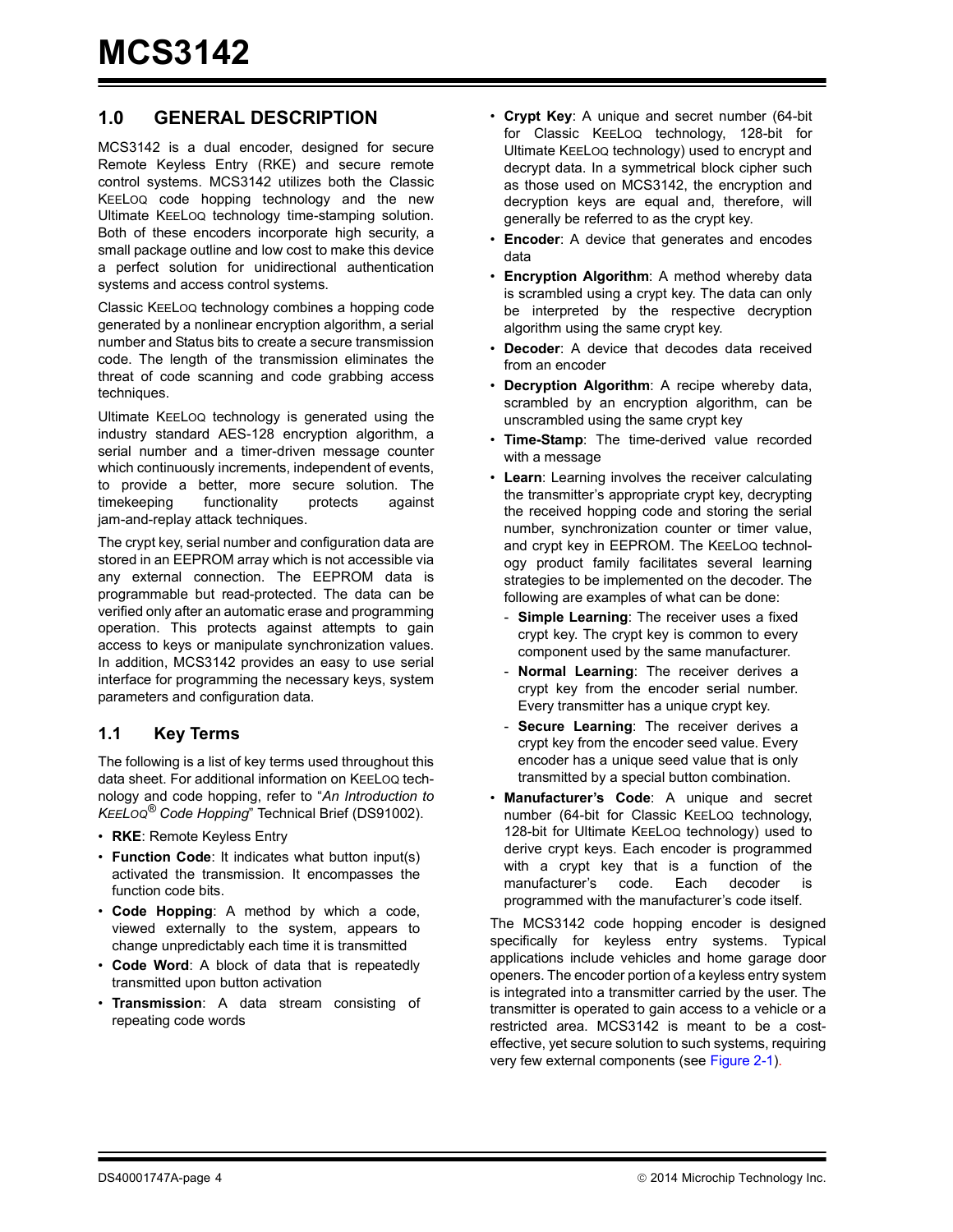Most low-end keyless entry transmitters are given a fixed identification code that is transmitted every time a button is pushed. The number of unique identification codes in a low-end system is usually a relatively small number. These shortcomings provide an opportunity for a sophisticated thief to create a device that 'grabs' a transmission and retransmits it later, or a device that quickly 'scans' all possible identification codes until the correct one is found.

MCS3142, on the other hand, employs both the Classic and Ultimate KEELOQ code hopping technology. The high-security level of MCS3142 is based on the patented KEELOQ technology.

For Classic KEELOQ technology, a block cipher based on a block length of 32 bits and a key length of 64 bits is used. The algorithm obscures the information in such a way that if a single hopping code data bit changes (before encryption), statistically more than 50% of the encrypted data bits will change.

Ultimate KEELOQ technology uses the industry standard AES-128 encryption algorithm to obscure data using 128 bits for both its block and key length. In addition to the security of Classic KEELOQ technology, Ultimate KEELOQ technology sends a time-stamp as part of the transmission. This can prevent other more sophisticated attacks such as the 'jam-and-relay' attack.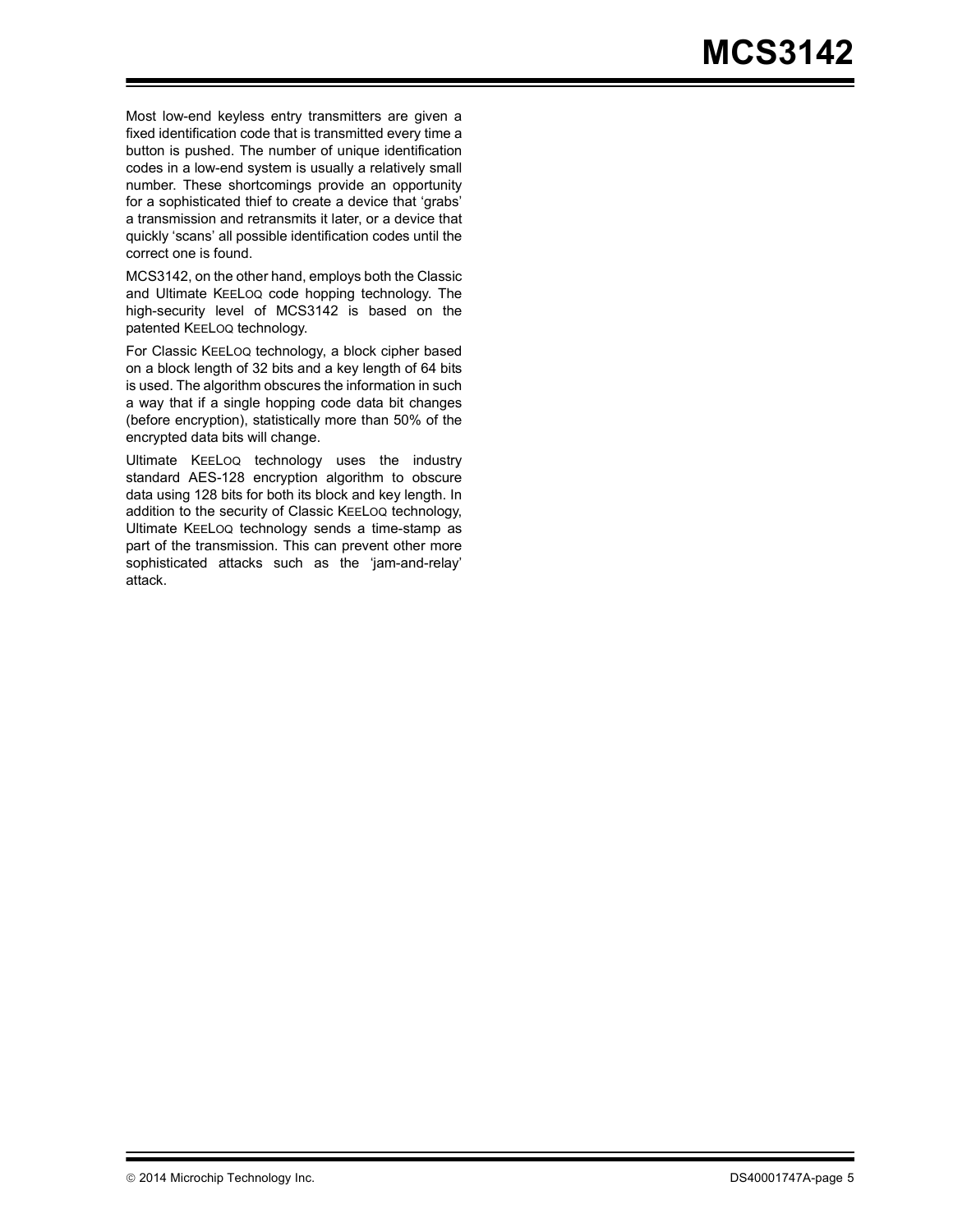# <span id="page-5-0"></span>**2.0 DEVICE DESCRIPTION**

As shown in the typical application circuit ([Figure 2-1](#page-5-2)), MCS3142 is a simple device to use. It requires only the addition of buttons, an external 32.768 kHz watch crystal, a transmitter reference oscillator, and RF circuitry for use as the transmitter in your security application. See [Table 1](#page-1-0) for a description of each pin.

#### <span id="page-5-2"></span><span id="page-5-1"></span>**FIGURE 2-1: TYPICAL CIRCUIT**

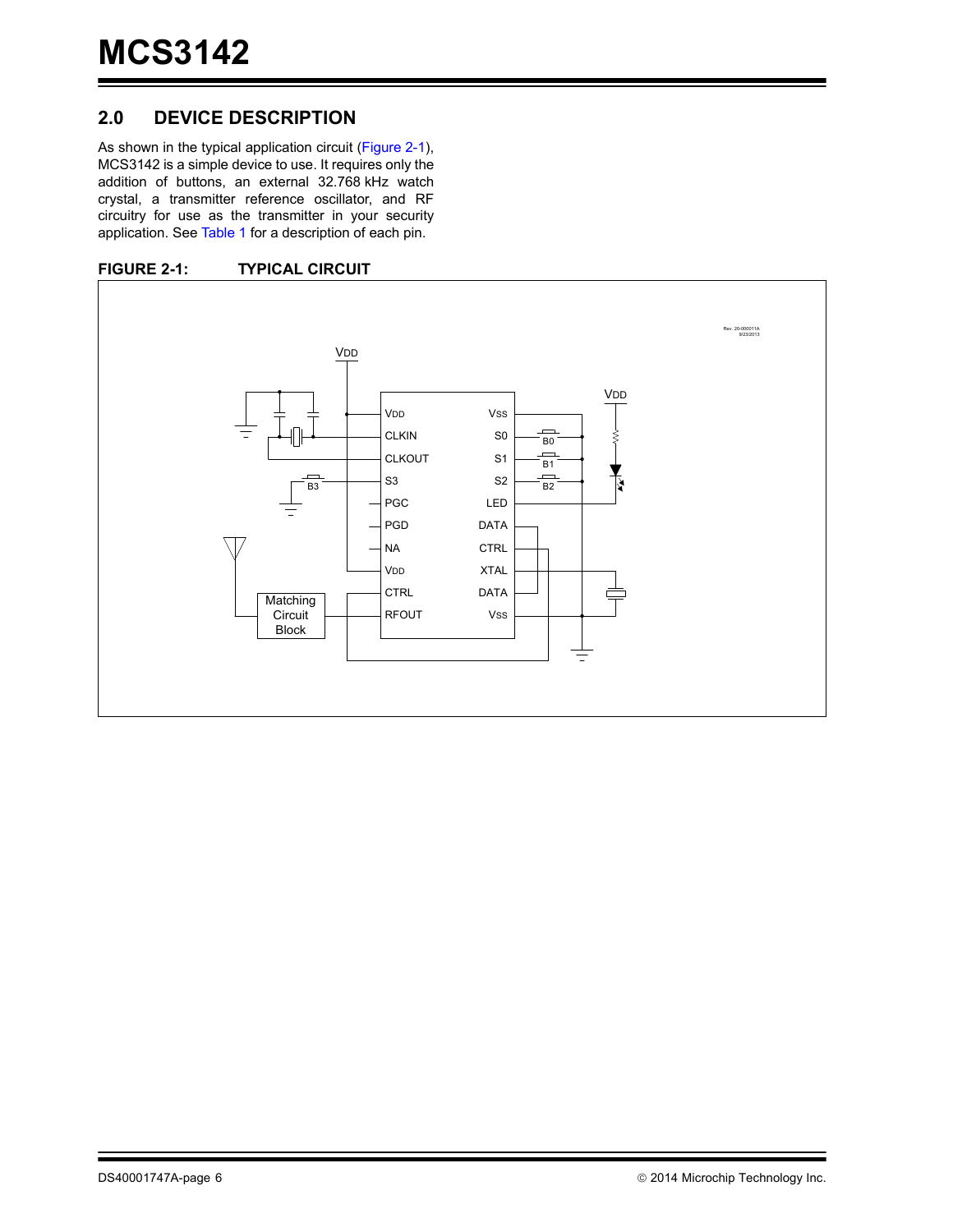## <span id="page-6-0"></span>**3.0 MEMORY ORGANIZATION**

MCS3142 has 128 bytes of configuration data. In general, the Configuration bytes can be divided into three categories: those options related to the Classic KEELOQ technology encoder, those options related to the Ultimate KEELOQ technology encoder, and those options related to the transmitter and device operation shared by the two encoders.

| <b>Address</b> | Size (Bytes)            | <b>Description</b>                                             |
|----------------|-------------------------|----------------------------------------------------------------|
| 0x00-0x07      | 8                       | Classic KEELOQ <sup>®</sup> Technology Crypt Key               |
| 0x08-0x0F      | 8                       | Classic KEELOQ Technology Seed Value                           |
| 0x10-0x13      | 4                       | Classic KEELOQ Technology Serial Number                        |
| 0x14-0x15      | $\overline{2}$          | Classic KEELOQ Technology DISC Value                           |
| 0x16-0x17      | $\overline{2}$          | Classic KEELOQ Technology Encoder Configuration                |
| 0x18-0x19      | $\overline{2}$          | Classic KEELOQ Technology Transmitter Configuration            |
| 0x1A           | 1                       | Classic KEELOQ Technology Minimum Packet                       |
| $0x1B-0x1C$    | $\overline{2}$          | Classic KEELOQ Technology Maximum Packet                       |
| 0x1D           | 1                       | Classic KEELOQ Technology Time Element PR2 Value               |
| $0x1E-0x2D$    | 16                      | Ultimate KEELOQ Technology Crypt Key                           |
| $0x2E-0x3D$    | 16                      | Ultimate KEELOQ Technology Seed Value                          |
| 0x3E-0x41      | 4                       | Ultimate KEELOQ Technology Serial Number                       |
| 0x42-0x43      | $\overline{2}$          | Reserved                                                       |
| 0x44-0x53      | 16                      | Ultimate KEELOQ Technology Authorization Code                  |
| 0x54-0x55      | $\overline{2}$          | Ultimate KEELOQ Technology Encoder Configuration               |
| 0x56-0x57      | $\overline{2}$          | Ultimate KEELOQ Technology Transmitter Configuration           |
| 0x58           | 1                       | Ultimate KEELOQ Technology Minimum Packet                      |
| 0x59-0x5A      | $\overline{c}$          | Ultimate KEELOQ Technology Maximum Packet                      |
| 0x5B           | 1                       | Ultimate KEELOQ Technology Time Element PR2 Value              |
| 0x5C-0x5E      | 3                       | <b>Encoder Frequency Setting</b>                               |
| 0x5F-0x60      | $\overline{2}$          | <b>Encoder Button Configuration</b>                            |
| 0x61-0x62      | $\overline{2}$          | Seed Packet Button Configuration                               |
| 0x63-0x65      | $\mathsf 3$             | Ultimate KEELOQ Technology Synchronization Counter, Copy 1     |
| 0x66           | 1                       | Ultimate KEELOQ Technology Synchronization Counter CRC, Copy 1 |
| 0x67-0x68      | $\overline{2}$          | Classic KEELOQ Technology Synchronization Counter, Copy 1      |
| 0x69           | 1                       | Classic KEELOQ Technology Synchronization Counter CRC, Copy 1  |
| 0x6A-0x6B      | 2                       | Ultimate KEELOQ Technology Reset Counter, Copy 1               |
| 0x6C           | 1                       | Ultimate KEELOQ Technology Reset Counter CRC, Copy 1           |
| 0x6D-0x70      | 4                       | Ultimate KEELOQ Technology Low-Speed Timer, Copy 1             |
| 0x71           | 1                       | Ultimate KEELOQ Technology Low-Speed Timer CRC, Copy 1         |
| 0x72-0x74      | 3                       | Ultimate KEELOQ Technology Synchronization Counter, Copy 2     |
| 0x75           | 1                       | Reserved                                                       |
| 0x76-0x77      | $\overline{c}$          | Classic KEELOQ Technology Synchronization Counter, Copy 2      |
| 0x78           | 1                       | Reserved                                                       |
| 0x79-0x7A      | $\overline{\mathbf{c}}$ | Ultimate KEELOQ Technology Reset Counter, Copy 2               |
| 0x7B           | 1                       | Reserved                                                       |
| 0x7C-0x7F      | 4                       | Ultimate KEELOQ Technology Timer, Copy 2                       |

**TABLE 3-1: CONFIGURATION REGISTERS**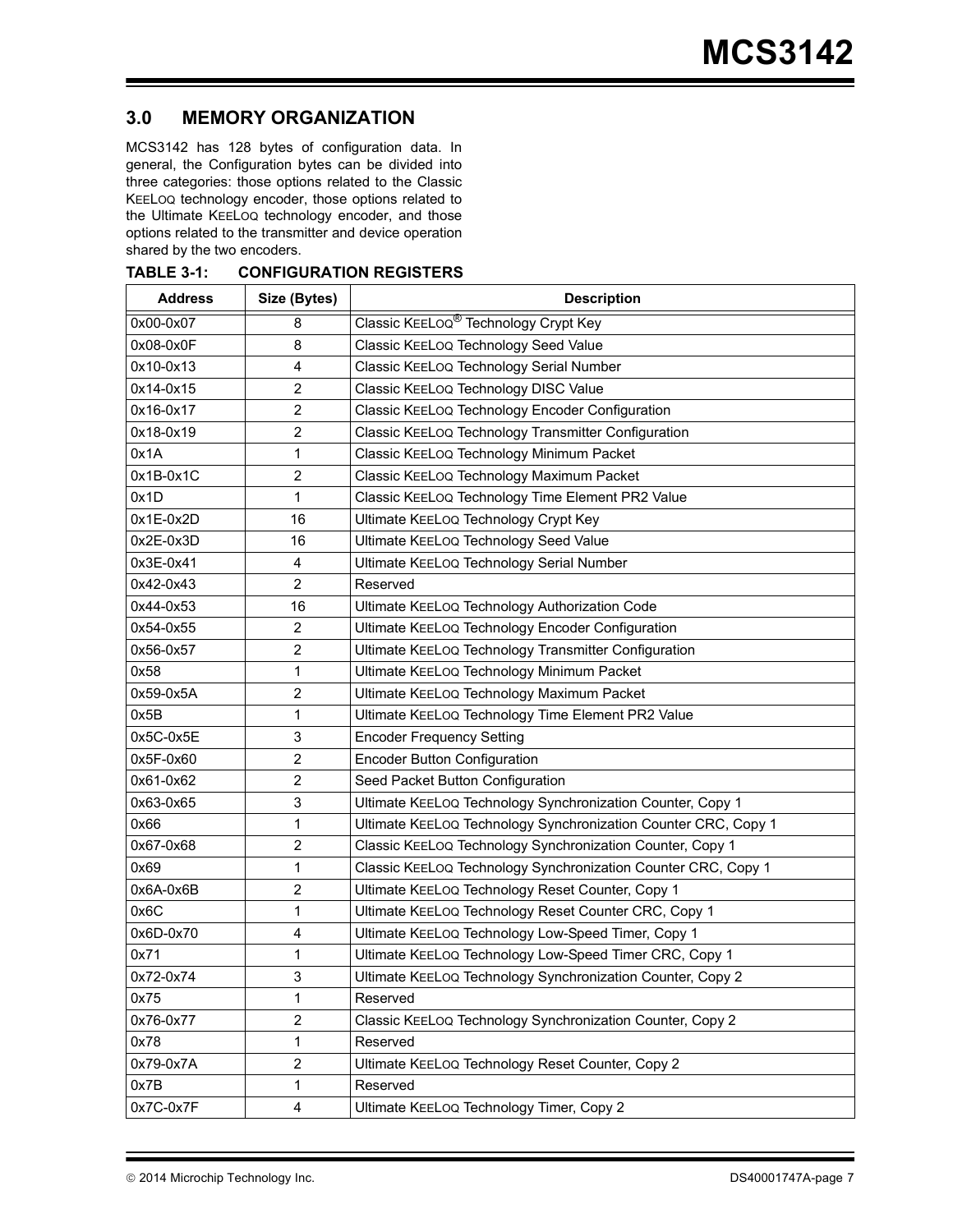#### <span id="page-7-1"></span>**3.1 Counter and Timer Protection**

Because they are written during normal operation of the device, the two synchronization counters, Reset counter and time value receive special protection to guard against data loss from unexpected power loss. An 8-bit CRC is calculated and stored alongside each variable. Further, each variable is duplicated in a different portion of memory. Whenever a value is read, the CRC is calculated and verified against the stored value. If there is a mismatch, the second copy of the data is read instead. The CRC calculation uses a polynomial represented by  $x^8 + x^4 + x^3 + x^2 + 1$ . [Example 3-1](#page-7-0) describes a sample C function to compute this value.

#### <span id="page-7-0"></span>**EXAMPLE 3-1: CRC CALCULATION**

```
static uint8 t crc(const uint8 t* buffer, size t len){
     uint8_t bitcount;
     uint8_t c = 0xFF;
     while(len--) {
         c \uparrow *buffer++;
          for(bitcount = 0; bitcount < 8; bitcount++){
              if((c & 0x80)!= 0) {
                  c \iff 1;c ^{\wedge} = 0x1D;
              }else{
                  c \leq 1;}
         }
    }
     return ~c;
}
```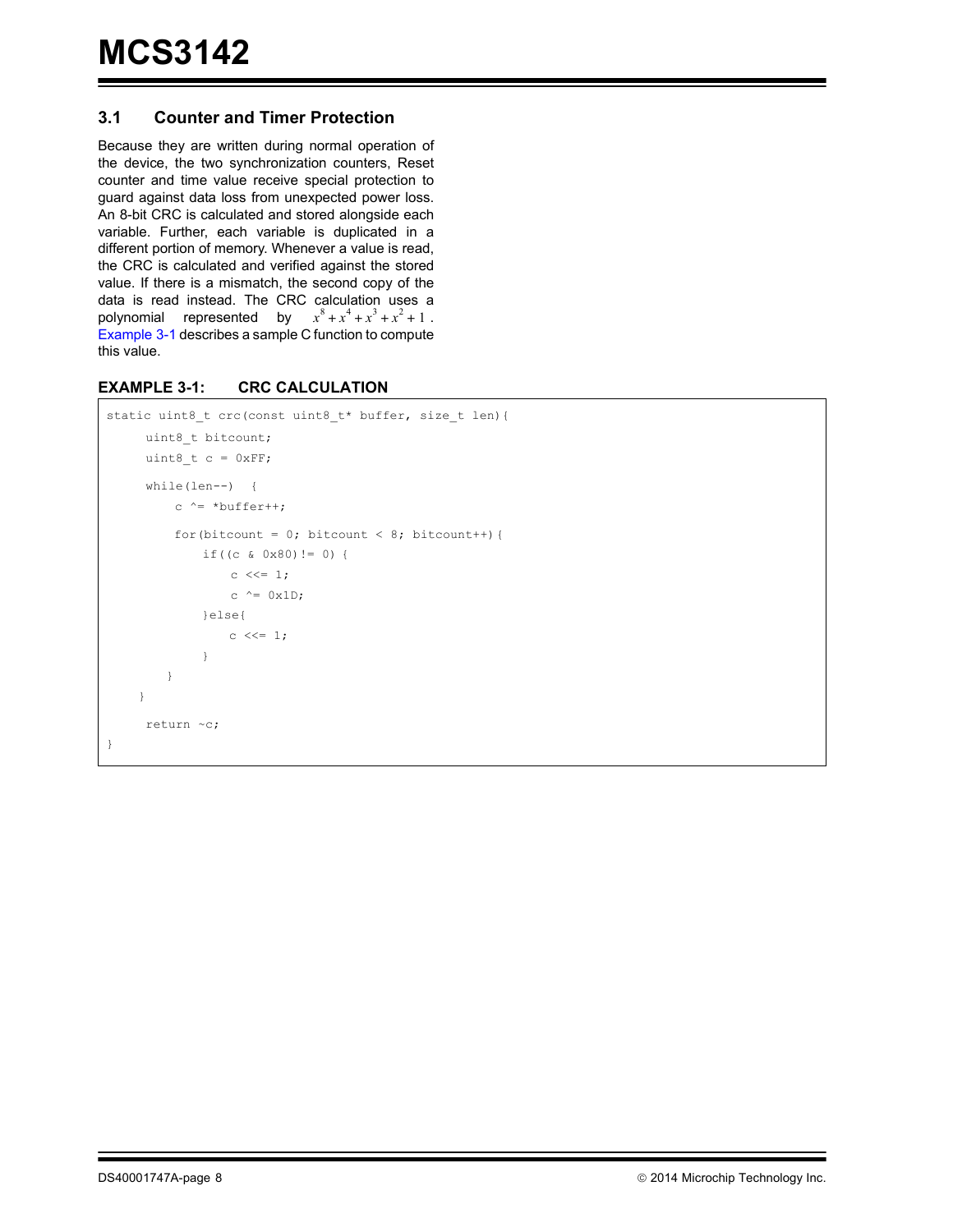## **3.2 Configuration Byte Details**

The following tables describe Configuration bytes in detail.

# **TABLE 3-2: CLASSIC KEELOQ® TECHNOLOGY CRYPT KEY CONFIGURATION REGISTERS**

| <b>Byte Address</b> | <b>Bit</b> | <b>Description</b> | <b>Values</b>                                 |
|---------------------|------------|--------------------|-----------------------------------------------|
| 0x00                | 7:0        | Crypt Key          | Least Significant eight bits of the crypt key |
| 0x01                | 7:0        |                    | Byte 1 of the crypt key                       |
| 0x02                | 7:0        |                    | Byte 2 of the crypt key                       |
| 0x03                | 7:0        |                    | Byte 3 of the crypt key                       |
| 0x04                | 7:0        |                    | Byte 4 of the crypt key                       |
| 0x05                | 7:0        |                    | Byte 5 of the crypt key                       |
| 0x06                | 7:0        |                    | Byte 6 of the crypt key                       |
| 0x07                | 7:0        |                    | Most Significant eight bits of the crypt key  |

# **TABLE 3-3: CLASSIC KEELOQ® TECHNOLOGY SEED CONFIGURATION REGISTERS**

| <b>Byte Address</b> | Bit | <b>Description</b> | <b>Values</b>                            |
|---------------------|-----|--------------------|------------------------------------------|
| 0x08                | 7:0 | Seed               | Least Significant eight bits of the seed |
| 0x09                | 7:0 |                    | Byte 1 of the seed                       |
| 0x0A                | 7:0 |                    | Byte 2 of the seed                       |
| 0x0B                | 7:0 |                    | Byte 3 of the seed                       |
| 0x0C                | 7:0 |                    | Byte 4 of the seed                       |
| 0x0D                | 7:0 |                    | Byte 5 of the seed                       |
| 0x0E                | 7:0 |                    | Byte 6 of the seed                       |
| 0x0F                | 7:0 |                    | Most Significant eight bits of the seed  |

# <span id="page-8-0"></span>**TABLE 3-4: CLASSIC KEELOQ® TECHNOLOGY SERIAL NUMBER CONFIGURATION REGISTERS**

| <b>Byte Address</b> | Bit | <b>Description</b> | <b>Values</b>                                     |
|---------------------|-----|--------------------|---------------------------------------------------|
| 0x10                | 7:0 | Serial Number      | Least Significant eight bits of the serial number |
| 0x11                | 7:0 |                    | Byte 1 of the serial number                       |
| 0x12                | 7:0 |                    | Byte 2 of the serial number                       |
| 0x13                | 3:0 |                    | Most Significant four bits of the serial number   |
|                     | 7:4 | Reserved           | Maintain as '0000'                                |

<span id="page-8-1"></span>

| <b>TABLE 3-5:</b> |  | <b>CLASSIC KEELOQ<sup>®</sup> TECHNOLOGY DISC CONFIGURATION REGISTERS</b> |  |
|-------------------|--|---------------------------------------------------------------------------|--|
|-------------------|--|---------------------------------------------------------------------------|--|

| <b>Byte Address</b> | <b>Bit</b> | <b>Description</b> | <b>Values</b>                              |
|---------------------|------------|--------------------|--------------------------------------------|
| 0x14                | 7:0        | l DISC Value       | Least Significant eight bits of DISC value |
| 0x15                | 1:0        |                    | Most Significant two bits of DISC value    |
|                     | 7:2        | Reserved           | Maintain as '000000'                       |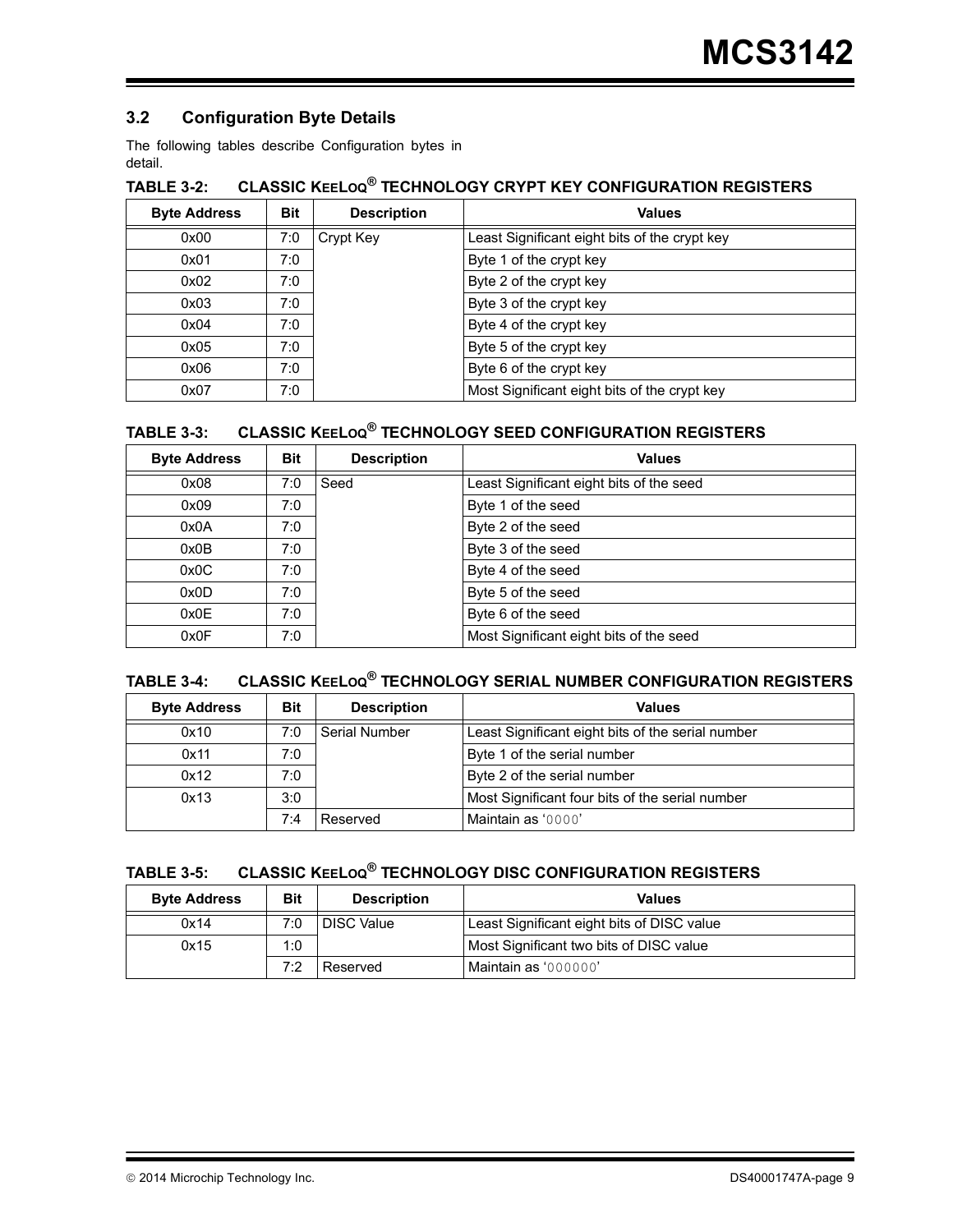| <b>Byte Address</b> | <b>Bit</b> | <b>Description</b>             | <b>Values</b>                        |
|---------------------|------------|--------------------------------|--------------------------------------|
| 0x16                | 7:6        | Seed Option                    | $00 = No seed$                       |
|                     |            |                                | $01$ = Limited and immediate         |
|                     |            |                                | $10$ = Permanent and delayed         |
|                     |            |                                | $11$ = Permanent and immediate       |
|                     | 5:2        | Reserved                       | Leave '0000'                         |
|                     | 1:0        | Time Element Clock Prescaler I | $00 = 1:1$                           |
|                     |            |                                | $01 = 1:4$                           |
|                     |            |                                | $10 = 1:16$                          |
|                     |            |                                | $11 = 1:64$                          |
| 0x17                | 7          | Reserved                       | Leave '0'                            |
|                     | 6:5        | Blank Alternate Code Word      | 00 = All words transmitted           |
|                     |            | Configuration                  | $01 =$ One in two words transmitted  |
|                     |            |                                | $10 =$ One in four words transmitted |
|                     |            |                                | $11$ = Reserved; illegal value       |
|                     | 4:1        | Reserved                       |                                      |
|                     | 0          | Line Encoding                  | $0 = PWM$                            |
|                     |            |                                | $1 =$ Manchester                     |

# <span id="page-9-0"></span>**TABLE 3-6: CLASSIC KEELOQ® TECHNOLOGY ENCODER CONFIGURATION REGISTERS**

# <span id="page-9-1"></span>**TABLE 3-7: CLASSIC KEELOQ® TECHNOLOGY TRANSMITTER CONFIGURATION REGISTERS**

| <b>Byte Address</b> | <b>Bit</b> | <b>Description</b>         | <b>Values</b>                                                                                                                 |
|---------------------|------------|----------------------------|-------------------------------------------------------------------------------------------------------------------------------|
| 0x18                | 7:5        | <b>Frequency Deviation</b> | Low three bits of frequency deviation calculation (see<br><b>Section 6.4 "Center Frequency and Frequency Devia-</b><br>tion") |
|                     | 4          | <b>Output Power</b>        | $0 = 0$ dBm                                                                                                                   |
|                     |            |                            | $1 = +10$ dBm                                                                                                                 |
|                     | 3:0        | Reserved                   | Reserved, maintain as '1100'                                                                                                  |
| 0x19                | 7          | Reserved                   | Reserved, maintain as '0'                                                                                                     |
|                     | 6          | Data Encoding              | $0 = FSK$                                                                                                                     |
|                     |            |                            | $1 = OOK$                                                                                                                     |
|                     | 5          | Band                       | $0 = 310 - 450$ MHz                                                                                                           |
|                     |            |                            | $1 = 868 - 870$ , 902-928 MHz                                                                                                 |
|                     | 4:0        | <b>Frequency Deviation</b> | High five bits of frequency deviation calculation                                                                             |

## <span id="page-9-2"></span>**TABLE 3-8: CLASSIC KEELOQ® TECHNOLOGY MINIMUM AND MAXIMUM CODE WORDS COUNT CONFIGURATION REGISTERS**

| <b>Byte Address</b> | Bit | <b>Description</b>      | <b>Values</b>                                                                     |
|---------------------|-----|-------------------------|-----------------------------------------------------------------------------------|
| 0x1A                | 7:0 | Minimum Code Word Count | Integer value of the minimum number of code words sent                            |
| 0x1B                | 7:0 | Maximum Code Word Count | Least Significant eight bits of value of the maximum<br>number of code words sent |
| 0x1C                | 7:0 |                         | Most Significant eight bits of value of the maximum<br>number of code words sent  |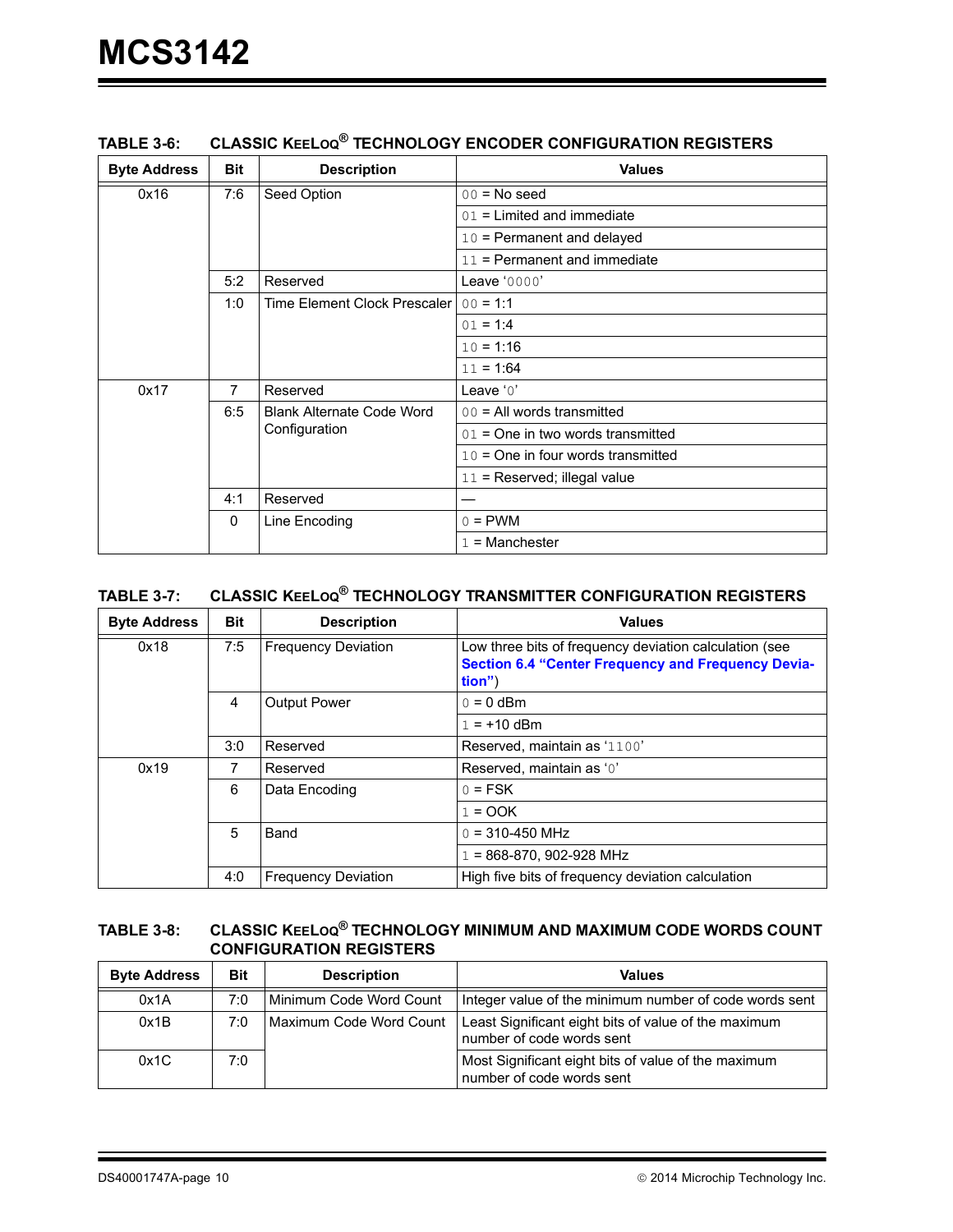## <span id="page-10-0"></span>**TABLE 3-9: CLASSIC KEELOQ® TECHNOLOGY TIME ELEMENT VALUE CONFIGURATION REGISTER**

| <b>Byte Address</b> | Bit | <b>Description</b>       | <b>Values</b>               |
|---------------------|-----|--------------------------|-----------------------------|
| 0x1D                | 7.0 | Time Element Timer Value | See Section 6.2 "Baud Rate" |

# **TABLE 3-10: ULTIMATE KEELOQ® TECHNOLOGY CRYPT KEY CONFIGURATION REGISTERS**

| <b>Byte Address</b> | <b>Bit</b> | <b>Description</b> | <b>Values</b>                                 |
|---------------------|------------|--------------------|-----------------------------------------------|
| 0x1E                | 7:0        | Crypt Key          | Least Significant eight bits of the crypt key |
| 0x1F                | 7:0        |                    | Byte 1 of the crypt key                       |
| 0x20                | 7:0        |                    | Byte 2 of the crypt key                       |
| 0x21                | 7:0        |                    | Byte 3 of the crypt key                       |
| 0x22                | 7:0        |                    | Byte 4 of the crypt key                       |
| 0x23                | 7:0        |                    | Byte 5 of the crypt key                       |
| 0x24                | 7:0        |                    | Byte 6 of the crypt key                       |
| 0x25                | 7:0        |                    | Byte 7 of the crypt key                       |
| 0x26                | 7:0        |                    | Byte 8 of the crypt key                       |
| 0x27                | 7:0        |                    | Byte 9 of the crypt key                       |
| 0x28                | 7:0        |                    | Byte 10 of the crypt key                      |
| 0x29                | 7:0        |                    | Byte 11 of the crypt key                      |
| 0x2A                | 7:0        |                    | Byte 12 of the crypt key                      |
| 0x2B                | 7:0        |                    | Byte 13 of the crypt key                      |
| 0x2C                | 7:0        |                    | Byte 14 of the crypt key                      |
| 0x2D                | 7:0        |                    | Most Significant eight bits of the crypt key  |

# **TABLE 3-11: ULTIMATE KEELOQ® TECHNOLOGY SEED CONFIGURATION REGISTERS**

| <b>Byte Address</b> | <b>Bit</b> | <b>Description</b> | <b>Values</b>                            |
|---------------------|------------|--------------------|------------------------------------------|
| 0x2E                | 7:0        | Seed               | Least Significant eight bits of the seed |
| 0x2F                | 7:0        |                    | Byte 1 of the seed                       |
| 0x30                | 7:0        |                    | Byte 2 of the seed                       |
| 0x31                | 7:0        |                    | Byte 3 of the seed                       |
| 0x32                | 7:0        |                    | Byte 4 of the seed                       |
| 0x33                | 7:0        |                    | Byte 5 of the seed                       |
| 0x34                | 7:0        |                    | Byte 6 of the seed                       |
| 0x35                | 7:0        |                    | Byte 7 of the seed                       |
| 0x36                | 7:0        |                    | Byte 8 of the seed                       |
| 0x37                | 7:0        |                    | Byte 9 of the seed                       |
| 0x38                | 7:0        |                    | Byte 10 of the seed                      |
| 0x39                | 7:0        |                    | Byte 11 of the seed                      |
| 0x3A                | 7:0        |                    | Byte 12 of the seed                      |
| 0x3B                | 7:0        |                    | Byte 13 of the seed                      |
| 0x3C                | 7:0        |                    | Byte 14 of the seed                      |
| 0x3D                | 7:0        |                    | Most Significant eight bits of the seed  |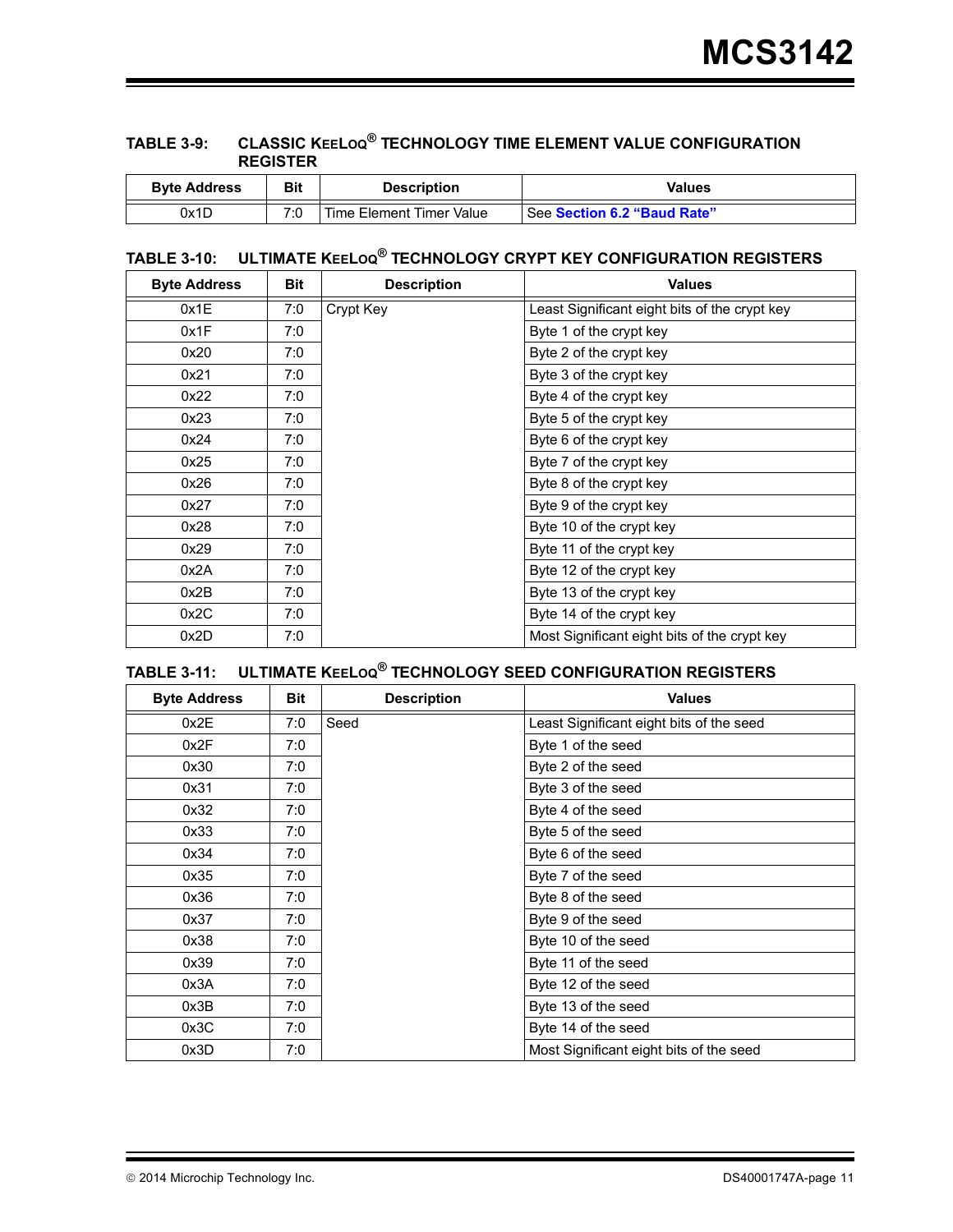| <b>REGISTERS</b>    |            |                                                                    |                                                  |  |
|---------------------|------------|--------------------------------------------------------------------|--------------------------------------------------|--|
| <b>Byte Address</b> | <b>Bit</b> | <b>Description</b>                                                 | <b>Values</b>                                    |  |
| 0x3E                | 7:0        | Least Significant eight bits of the serial number<br>Serial Number |                                                  |  |
| 0x3F                | 7:0        | Byte 1 of the serial number                                        |                                                  |  |
| 0x40                | 7:0        |                                                                    | Byte 2 of the serial number                      |  |
| 0x41                | 7:0        |                                                                    | Most Significant eight bits of the serial number |  |

# <span id="page-11-1"></span>**TABLE 3-12: ULTIMATE KEELOQ® TECHNOLOGY SERIAL NUMBER CONFIGURATION REGISTERS**

## <span id="page-11-0"></span>**TABLE 3-13: ULTIMATE KEELOQ® TECHNOLOGY AUTHORIZATION KEY CONFIGURATION REGISTERS**

| <b>Byte Address</b> | <b>Bit</b> | <b>Description</b> | <b>Values</b>                                         |
|---------------------|------------|--------------------|-------------------------------------------------------|
| 0x44                | 7:0        | Authorization Key  | Least Significant eight bits of the authorization key |
| 0x45                | 7:0        |                    | Byte 1 of the authorization key                       |
| 0x46                | 7:0        |                    | Byte 2 of the authorization key                       |
| 0x47                | 7:0        |                    | Byte 3 of the authorization key                       |
| 0x48                | 7:0        |                    | Byte 4 of the authorization key                       |
| 0x49                | 7:0        |                    | Byte 5 of the authorization key                       |
| 0x4A                | 7:0        |                    | Byte 6 of the authorization key                       |
| 0x4B                | 7:0        |                    | Byte 7 of the authorization key                       |
| 0x4C                | 7:0        |                    | Byte 8 of the authorization key                       |
| 0x4D                | 7:0        |                    | Byte 9 of the authorization key                       |
| 0x4E                | 7:0        |                    | Byte 10 of the authorization key                      |
| 0x4F                | 7:0        |                    | Byte 11 of the authorization key                      |
| 0x50                | 7:0        |                    | Byte 12 of the authorization key                      |
| 0x51                | 7:0        |                    | Byte 13 of the authorization key                      |
| 0x52                | 7:0        |                    | Byte 14 of the authorization key                      |
| 0x53                | 7:0        |                    | Most Significant eight bits of the authorization key  |

# <span id="page-11-2"></span>**TABLE 3-14: ULTIMATE KEELOQ® TECHNOLOGY ENCODER CONFIGURATION REGISTERS**

| <b>Byte Address</b> | Bit | <b>Description</b>            | <b>Values</b>                  |
|---------------------|-----|-------------------------------|--------------------------------|
| 0x54                | 7:6 | Seed Option<br>$00 = No seed$ |                                |
|                     |     |                               | $01$ = Limited and immediate   |
|                     |     |                               | 10 = Permanent and delayed     |
|                     |     |                               | $11$ = Permanent and immediate |
|                     | 5:2 | Reserved                      | Leave '0000'                   |
|                     | 1:0 | Time Element Clock Prescaler  | $00 = 1:1$                     |
|                     |     |                               | $01 = 1:4$                     |
|                     |     |                               | $10 = 1:16$                    |
|                     |     |                               | $11 = 1:64$                    |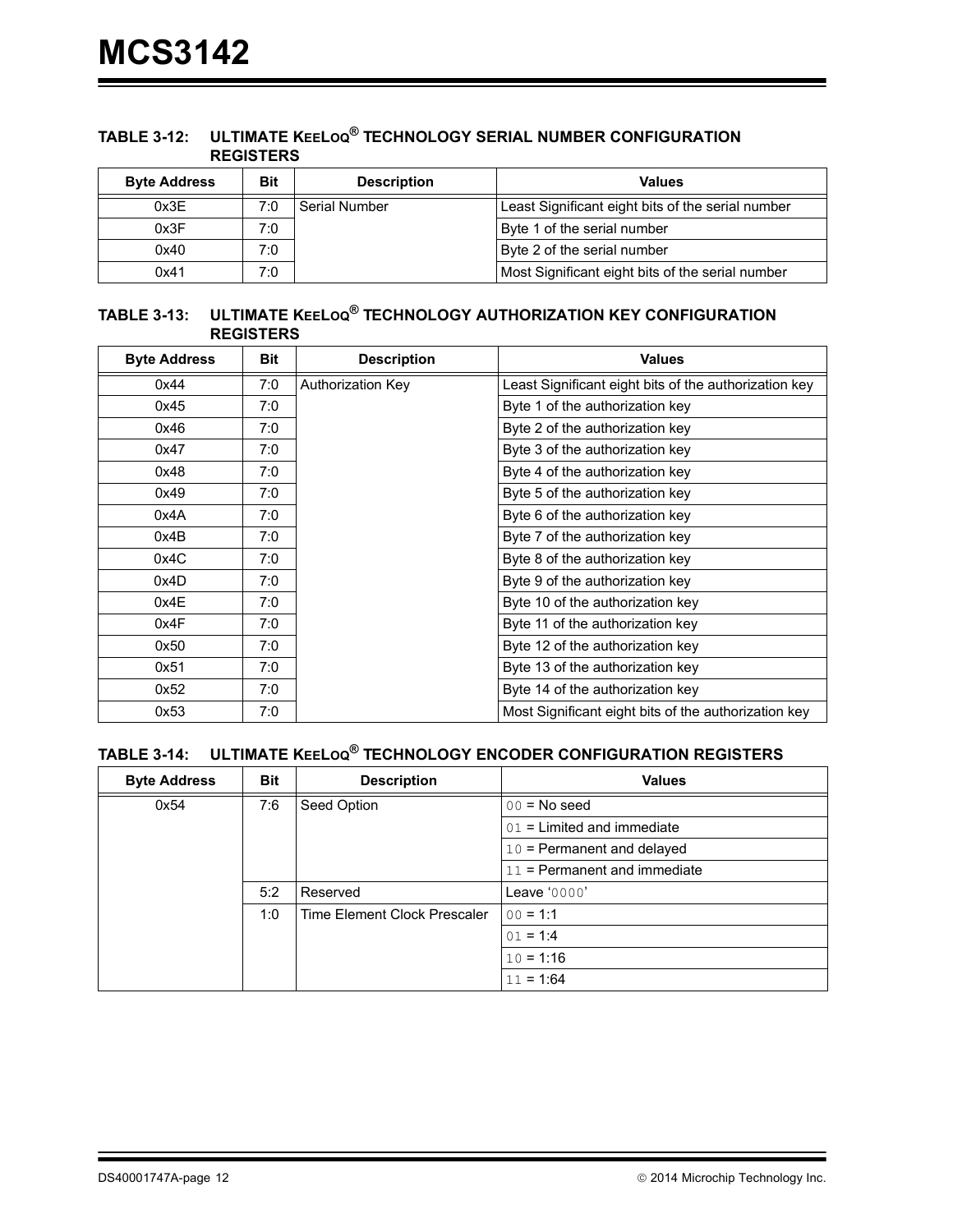| 0x55 |     | Reserved                                          | Leave '0'                            |
|------|-----|---------------------------------------------------|--------------------------------------|
|      | 6:5 | <b>Blank Alternate Code Word</b><br>Configuration | $00 =$ All words transmitted         |
|      |     |                                                   | $01 =$ One in two words transmitted  |
|      |     |                                                   | $10 =$ One in four words transmitted |
|      |     |                                                   | 11 = Reserved; illegal value         |
|      | 4:1 | Reserved                                          |                                      |
|      | 0   | Line Encoding                                     | $0 = PWM$                            |
|      |     |                                                   | $1 =$ Manchester                     |

# **TABLE 3-14: ULTIMATE KEELOQ® TECHNOLOGY ENCODER CONFIGURATION REGISTERS**

## <span id="page-12-1"></span>**TABLE 3-15: ULTIMATE KEELOQ® TECHNOLOGY TRANSMITTER CONFIGURATION REGISTERS**

| <b>Byte Address</b> | <b>Bit</b> | <b>Description</b>         | <b>Values</b>                                                                                                               |  |
|---------------------|------------|----------------------------|-----------------------------------------------------------------------------------------------------------------------------|--|
| 0x56                | 7:5        | <b>Frequency Deviation</b> | Low three bits of frequency deviation calculation (see<br><b>Section 6.4 "Center Frequency and Frequency</b><br>Deviation") |  |
|                     | 4          | <b>Output Power</b>        | $0 = 0$ dBm                                                                                                                 |  |
|                     |            |                            | $1 = +10$ dBm                                                                                                               |  |
|                     | 3:0        | Reserved                   | Reserved, maintain as '1100'                                                                                                |  |
| 0x57                |            | Reserved                   | Reserved, maintain as '0'                                                                                                   |  |
|                     | 6          | Data Encoding              | $0 = FSK$                                                                                                                   |  |
|                     |            |                            | $1 = OOK$                                                                                                                   |  |
|                     | 5          | Band                       | $0 = 310 - 450$ MHz                                                                                                         |  |
|                     |            |                            | $1 = 868 - 870$ , 902-928 MHz                                                                                               |  |
|                     | 4:0        | <b>Frequency Deviation</b> | High five bits of frequency deviation calculation (see<br><b>Section 6.4 "Center Frequency and Frequency</b><br>Deviation") |  |

## <span id="page-12-3"></span>**TABLE 3-16: ULTIMATE KEELOQ® TECHNOLOGY MINIMUM AND MAXIMUM CODE WORDS COUNT CONFIGURATION REGISTERS**

| <b>Byte Address</b> | <b>Bit</b> | <b>Description</b>      | <b>Values</b>                                                                     |
|---------------------|------------|-------------------------|-----------------------------------------------------------------------------------|
| 0x58                | 7:0        | Minimum Code Word Count | Integer value of the minimum number of code words<br>sent                         |
| 0x59                | 7:0        | Maximum Code Word Count | Least Significant eight bits of value of the maximum<br>number of code words sent |
| 0x5A                | 7:0        |                         | Most Significant eight bits of value of the maximum<br>number of code words sent  |

#### <span id="page-12-0"></span>**TABLE 3-17: ULTIMATE KEELOQ® TECHNOLOGY TIME ELEMENT VALUE CONFIGURATION REGISTER**

| <b>Byte Address</b> | Bit | <b>Description</b>       | Values                               |  |
|---------------------|-----|--------------------------|--------------------------------------|--|
| 0x5B                | 7.0 | Time Element Timer Value | See Section 5.2 "Encoder Time-Stamp" |  |

#### <span id="page-12-2"></span>**TABLE 3-18: ENCODER FREQUENCY CONFIGURATION REGISTERS**

| <b>Byte Address</b> | Bit  | <b>Description</b>                         | <b>Values</b>                               |
|---------------------|------|--------------------------------------------|---------------------------------------------|
| 0x5C                | 7:0  | <b>RF Frequency</b>                        | Least Significant Byte of encoder frequency |
| 0x5D                | 7:0∴ | Middle byte of encoder frequency           |                                             |
| 0x5E                | 7:0  | Most Significant Byte of encoder frequency |                                             |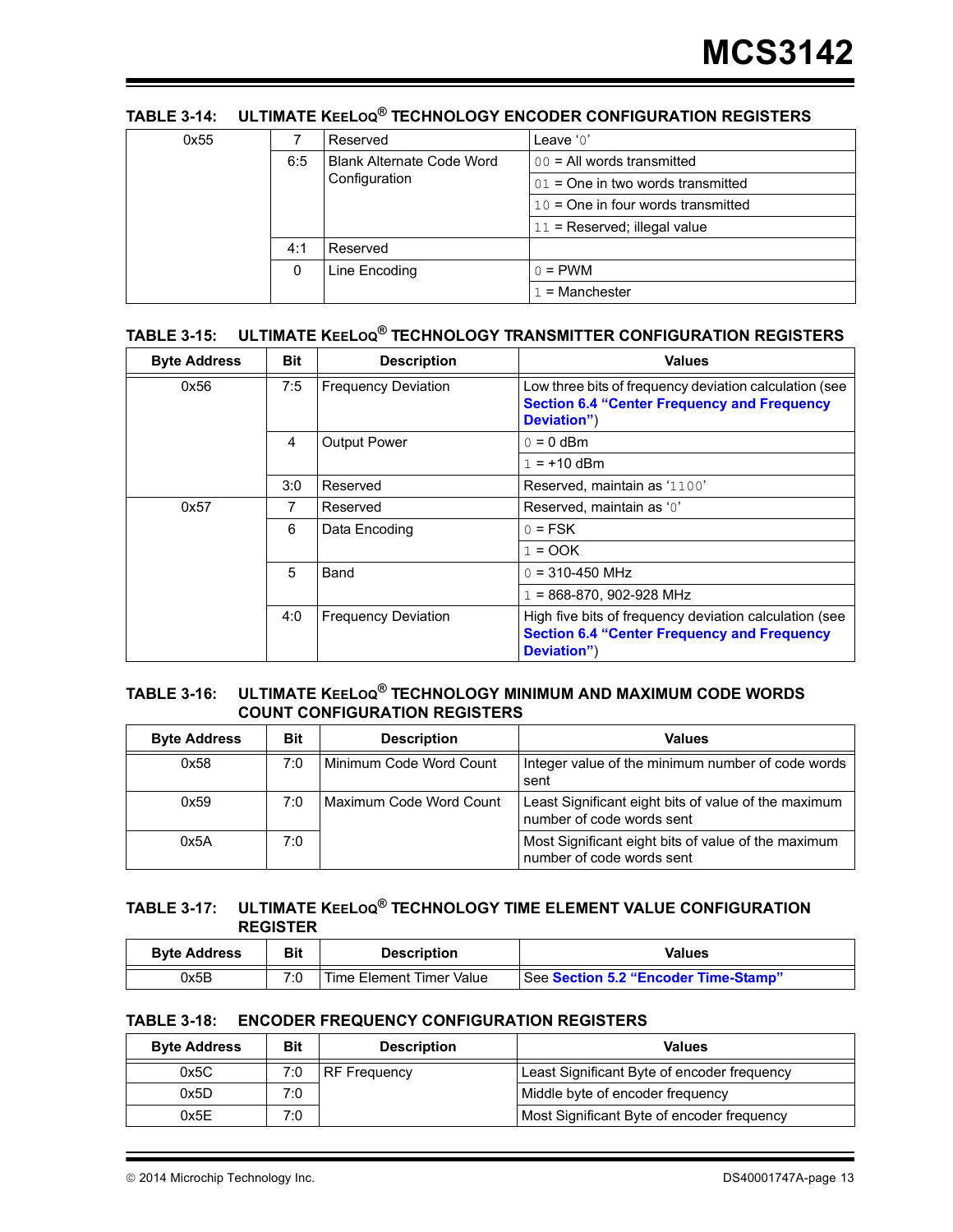| <b>Byte Address</b> | <b>Bit</b>     | <b>Description</b>                                     | <b>Values</b>                     |
|---------------------|----------------|--------------------------------------------------------|-----------------------------------|
| 0x5F                | 7              | Encoder Assignment when S0, S1, S2 active; S3 inactive | $0 =$ Classic KEELOQ <sup>®</sup> |
|                     | 6              | Encoder Assignment when S1, S2 active; S0, S3 inactive | 1 = Ultimate KEELOQ <sup>®</sup>  |
|                     | 5              | Encoder Assignment when S0, S2 active; S1, S3 inactive |                                   |
|                     | 4              | Encoder Assignment when S2 active; S0, S1, S3 inactive |                                   |
|                     | 3              | Encoder Assignment when S0, S1 active; S2, S3 inactive |                                   |
|                     | 2              | Encoder Assignment when S1 active; S0, S2, S3 inactive |                                   |
|                     | 1              | Encoder Assignment when S0 active; S1, S2, S3 inactive |                                   |
|                     | 0              | Reserved                                               |                                   |
| 0x60                | $\overline{7}$ | Encoder Assignment when S0, S1, S2, S3 active          |                                   |
|                     | 6              | Encoder Assignment when S1, S2, S3 active; S0 inactive |                                   |
|                     | 5              | Encoder Assignment when S0, S2, S3 active; S1 inactive |                                   |
|                     | 4              | Encoder Assignment when S2, S3 active; S0, S1 inactive |                                   |
|                     | 3              | Encoder Assignment when S0, S1, S3 active; S2 inactive |                                   |
|                     | $\overline{2}$ | Encoder Assignment when S1, S3 active; S0, S2 inactive |                                   |
|                     | 1              | Encoder Assignment when S0, S3 active; S1, S2 inactive |                                   |
|                     | 0              | Encoder Assignment when S3 active; S0, S1, S2 inactive |                                   |

#### <span id="page-13-0"></span>**TABLE 3-19: ENCODER BUTTON ASSIGNMENT CONFIGURATION REGISTERS**

#### <span id="page-13-1"></span>**TABLE 3-20: SEED BUTTON ASSIGNMENT CONFIGURATION REGISTERS**

| <b>Byte Address</b> | Bit | <b>Description</b>                                  | Values                     |
|---------------------|-----|-----------------------------------------------------|----------------------------|
| 0x61                | 7   | Seed Assignment when S0, S1, S2 active; S3 inactive | $0 =$ Typical transmission |
|                     | 6   | Seed Assignment when S1, S2 active; S0, S3 inactive | $1 =$ Seed transmission    |
|                     | 5   | Seed Assignment when S0, S2 active; S1, S3 inactive |                            |
|                     | 4   | Seed Assignment when S2 active; S0, S1, S3 inactive |                            |
|                     | 3   | Seed Assignment when S0, S1 active; S2, S3 inactive |                            |
|                     | 2   | Seed Assignment when S1 active; S0, S2, S3 inactive |                            |
|                     |     | Seed Assignment when S0 active; S1, S2, S3 inactive |                            |
|                     | 0   | Reserved                                            |                            |
| 0x62                | 7   | Seed Assignment when S0, S1, S2, S3 active          |                            |
|                     | 6   | Seed Assignment when S1, S2, S3 active; S0 inactive |                            |
|                     | 5   | Seed Assignment when S0, S2, S3 active; S1 inactive |                            |
|                     | 4   | Seed Assignment when S2, S3 active; S0, S1 inactive |                            |
|                     | 3   | Seed Assignment when S0, S1, S3 active; S2 inactive |                            |
|                     | 2   | Seed Assignment when S1, S3 active; S0, S2 inactive |                            |
|                     |     | Seed Assignment when S0, S3 active; S1, S2 inactive |                            |
|                     | 0   | Seed Assignment when S3 active: S0, S1, S2 inactive |                            |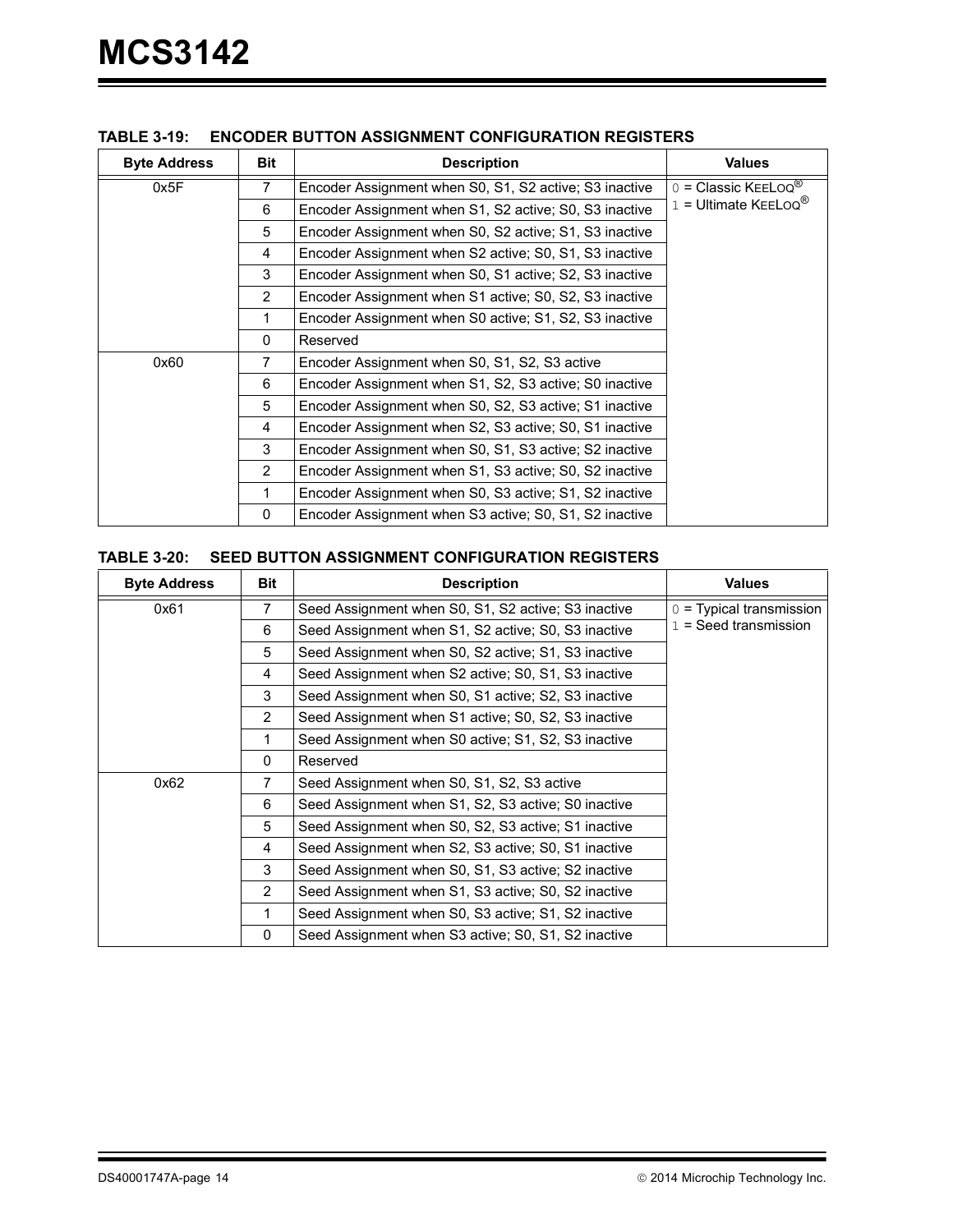|                     | <b>REGISTERS</b> |                                |                                                     |  |
|---------------------|------------------|--------------------------------|-----------------------------------------------------|--|
| <b>Byte Address</b> | Bit              | <b>Description</b>             | <b>Values</b>                                       |  |
| 0x63                | 7:0              | Synchronization Counter Value, | Least Significant Byte of counter value             |  |
| 0x64                | 7:0              | <b>Primary Copy</b>            | Middle byte of counter value                        |  |
| 0x65                | 7:0              |                                | Most Significant Byte of counter value              |  |
| 0x66                | 7:0              | Synchronization Counter CRC    | See Section 3.1 "Counter and Timer Pro-<br>tection" |  |
| 0x72                | 7:0              | Synchronization Counter Value, | Least Significant Byte of counter value             |  |
| 0x73                | 7:0              | Secondary Copy                 | Middle byte of counter value                        |  |
| 0x74                | 7:0              |                                | Most Significant Byte of counter value              |  |

## <span id="page-14-1"></span>**TABLE 3-21: ULTIMATE KEELOQ® TECHNOLOGY SYNCHRONIZATION COUNTER INITIAL VALUE REGISTERS**

### <span id="page-14-0"></span>**TABLE 3-22: CLASSIC KEELOQ® TECHNOLOGY SYNCHRONIZATION COUNTER INITIAL VALUE REGISTERS**

| <b>Byte Address</b> | Bit | <b>Description</b>             | <b>Values</b>                                       |
|---------------------|-----|--------------------------------|-----------------------------------------------------|
| 0x67                | 7:0 | Synchronization Counter Value, | Least Significant Byte of counter value             |
| 0x68                | 7:0 | <b>Primary Copy</b>            | Most Significant Byte of counter value              |
| 0x69                | 7:0 | Synchronization Counter CRC    | See Section 3.1 "Counter and Timer Pro-<br>tection" |
| 0x76                | 7:0 | Synchronization Counter Value, | Least Significant Byte of counter value             |
| 0x77                | 7:0 | Secondary Copy                 | Most Significant Byte of counter value              |

# <span id="page-14-3"></span>**TABLE 3-23: ULTIMATE KEELOQ® TECHNOLOGY RESET COUNTER INITIAL VALUE REGISTERS**

| <b>Byte Address</b> | Bit | <b>Description</b>                 | <b>Values</b>                                       |
|---------------------|-----|------------------------------------|-----------------------------------------------------|
| 0x6A                | 7:0 | Synchronization Counter Value,     | Least Significant Byte of counter value             |
| 0x6B                | 7۰0 | <b>Primary Copy</b>                | Most Significant Byte of counter value              |
| 0x6C                | 7:0 | <b>Synchronization Counter CRC</b> | See Section 3.1 "Counter and Timer Pro-<br>tection" |
| 0x79                | 7:0 | Synchronization Counter Value,     | Least Significant Byte of counter value             |
| 0x7A                | 7:0 | Secondary Copy                     | Most Significant Byte of counter value              |

## <span id="page-14-2"></span>**TABLE 3-24: ULTIMATE KEELOQ® TECHNOLOGY TIMER INITIAL VALUE REGISTERS**

| <b>Byte Address</b> | <b>Bit</b> | <b>Description</b>          | <b>Values</b>                                       |
|---------------------|------------|-----------------------------|-----------------------------------------------------|
| 0x6D                | 7:0        | Timer Value, Primary Copy   | Least Significant Byte of counter value             |
| 0x6E                | 7:0        |                             | Byte 1 of the counter value                         |
| 0x6F                | 7:0        |                             | Byte 2 of the counter value                         |
| 0x70                | 7:0        |                             | Most Significant Byte of counter value              |
| 0x71                | 7:0        | <b>Timer CRC</b>            | See Section 3.1 "Counter and Timer Pro-<br>tection" |
| 0x7C                | 7:0        | Timer Value, Secondary Copy | Least Significant Byte of counter value             |
| 0x7D                | 7:0        |                             | Byte 1 of the counter value                         |
| 0x7E                | 7:0        |                             | Byte 2 of the counter value                         |
| 0x7F                | 7:0        |                             | Most Significant Byte of counter value              |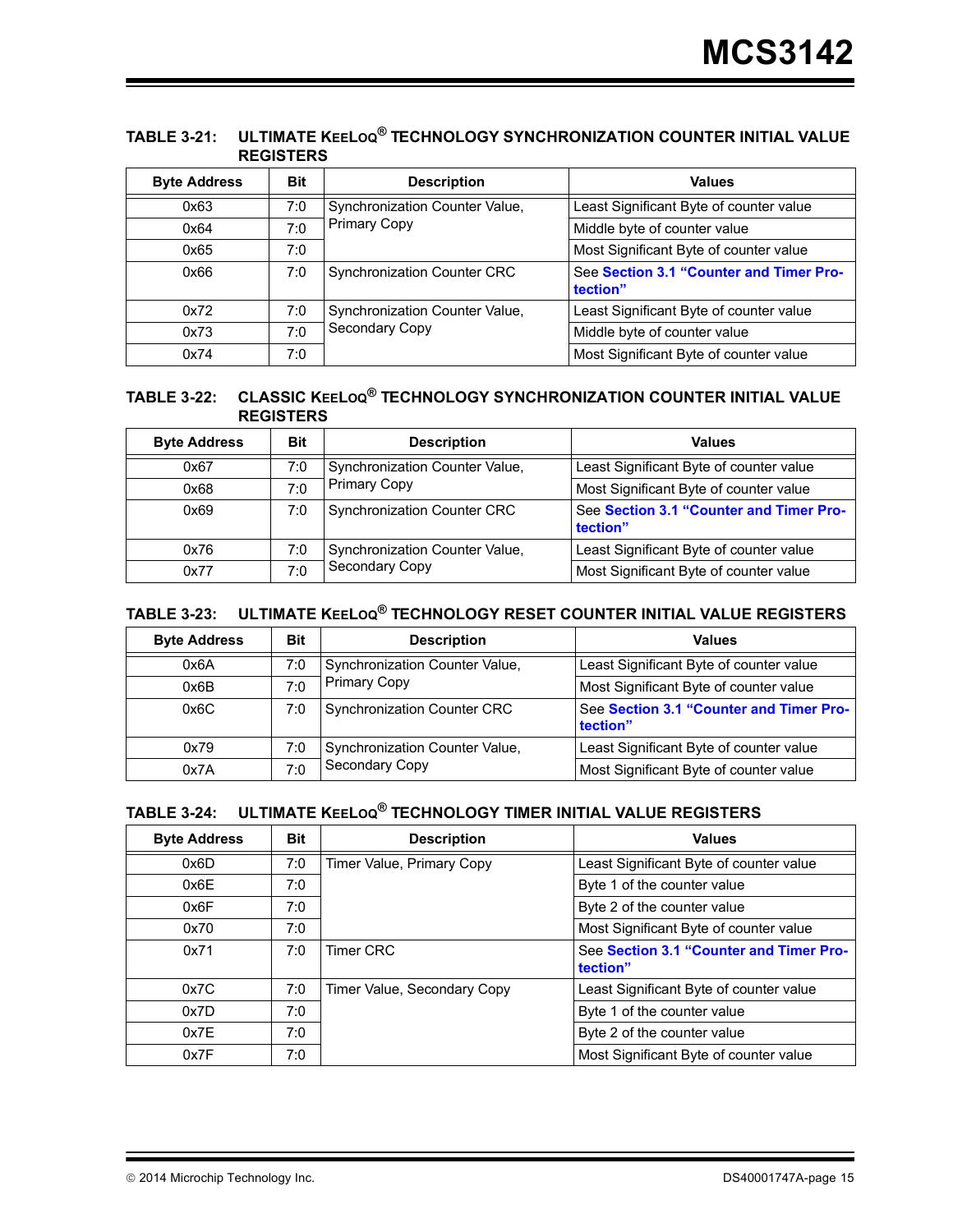# <span id="page-15-0"></span>**4.0 CLASSIC KEELOQ® TECHNOLOGY OPERATION**

#### **4.1 Synchronization Counter**

This is the 16-bit synchronization value that is used to create the hopping code for transmission. This value will be incremented after every transmission. The initial value of the synchronization counter may be set via the Synchronization Counter Initial Value registers (see [Table 3-22\)](#page-14-0).

#### **4.2 DISC Bits**

The Discrimination bits are used to validate the decrypted code word. The discrimination value is typically programmed with the ten Least Significant bits of the serial number or some other fixed value, as desired by the manufacturer.

The Discrimination bits are programmed into the Configuration registers at program-time. See[Table 3-5](#page-8-1).

#### **4.3 Function Code (Button Status Code)**

The function code is a bitmapped representation of the state of each button on the transmitter. States are active-high.

**TABLE 4-1: CLASSIC KEELOQ**® **BUTTON CODE TRANSLATION**

| <b>Button</b>  | <b>Function Code</b> |
|----------------|----------------------|
| S٥             | xxx1                 |
| S <sub>1</sub> | xx1x                 |
| S2             | x1xx                 |
| S3             | 1xxx                 |

#### **4.4 Serial Number**

Each Classic KEELOQ encoder transmits its 28-bit serial number with each transmission. It is intended that this serial number be unique to a system. It is set in the Serial Number Configuration registers, described in [Table 3-4.](#page-8-0)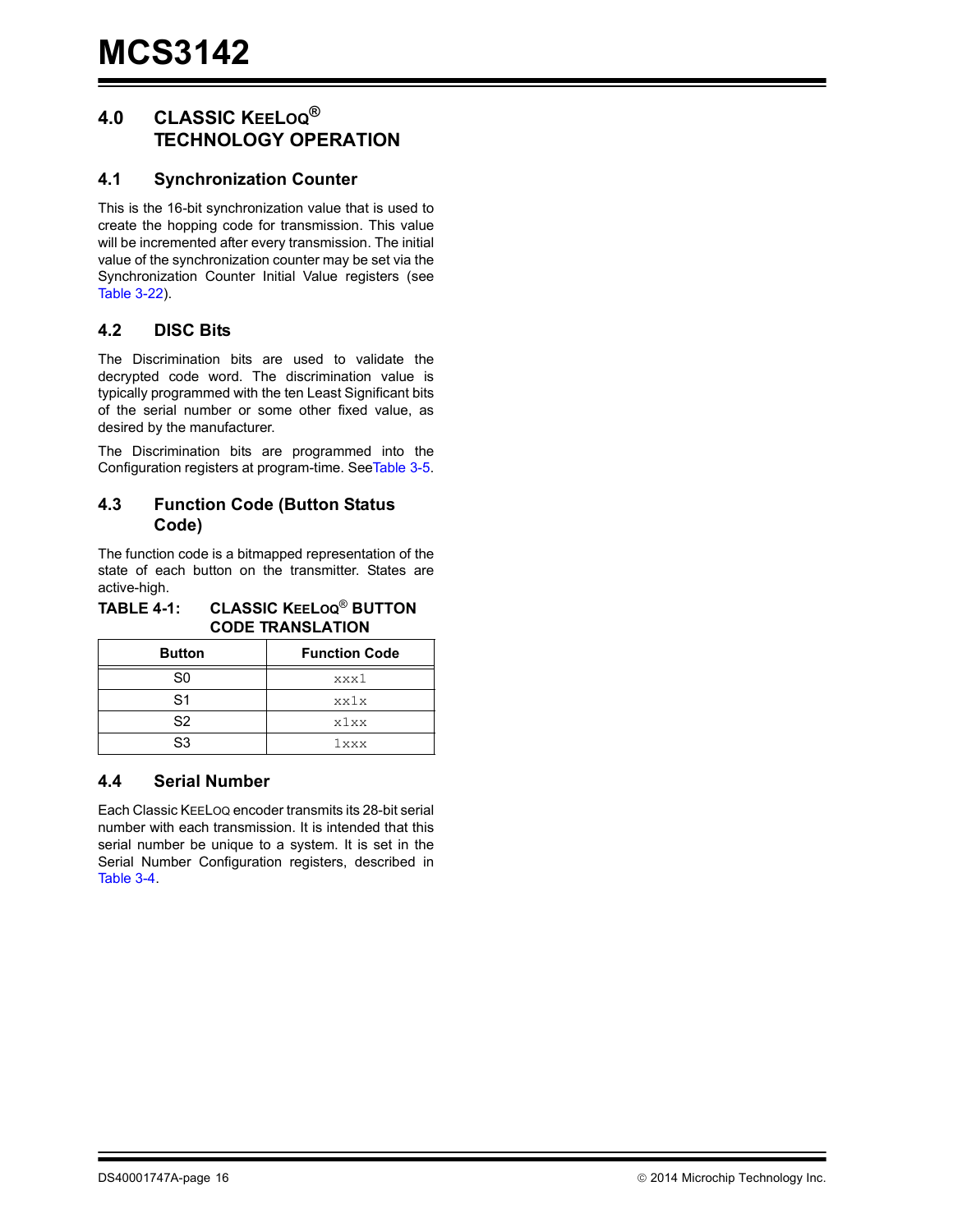#### **4.5 Code Word Format**



#### **FIGURE 4-1: CLASSIC KEELOQ® CODE WORD FORMAT**

#### 4.5.1 HOPPING CODE PORTION

The hopping code portion is calculated by encrypting the synchronization counter, discrimination value and function code with the encoder key. The hopping code is calculated when a button press is registered.

#### 4.5.2 FIXED CODE PORTION

The fixed code portion consists of 28 bits of the serial number and a copy of the 4-bit function code. Two bits of constant zero are prepended to the fixed code portion.

#### 4.5.3 SEED WORD FORMAT

A seed transmission transmits a code word that consists of 60 bits of fixed data that is stored in the NVM by the manufacturer. This can be used for secure learning of encoders or whenever a fixed code transmission is required. The seed code word format is shown is [Figure 4-2](#page-16-0). The function code for a seed transmission is always '1111'.

The seed word is transmitted whenever a seed-configured button combination is registered. If the *Delayed* option is enabled, the encoder will transmit 25 typical code words before transmitting seed words. If the *Limited* option is enabled, the seed word will only be transmitted if the encoder's synchronization counter is less than 256. If the synchronization counter is above this, a typical code word will be transmitted instead.

#### <span id="page-16-0"></span>**FIGURE 4-2: CLASSIC KEELOQ® SEED WORD FORMAT**

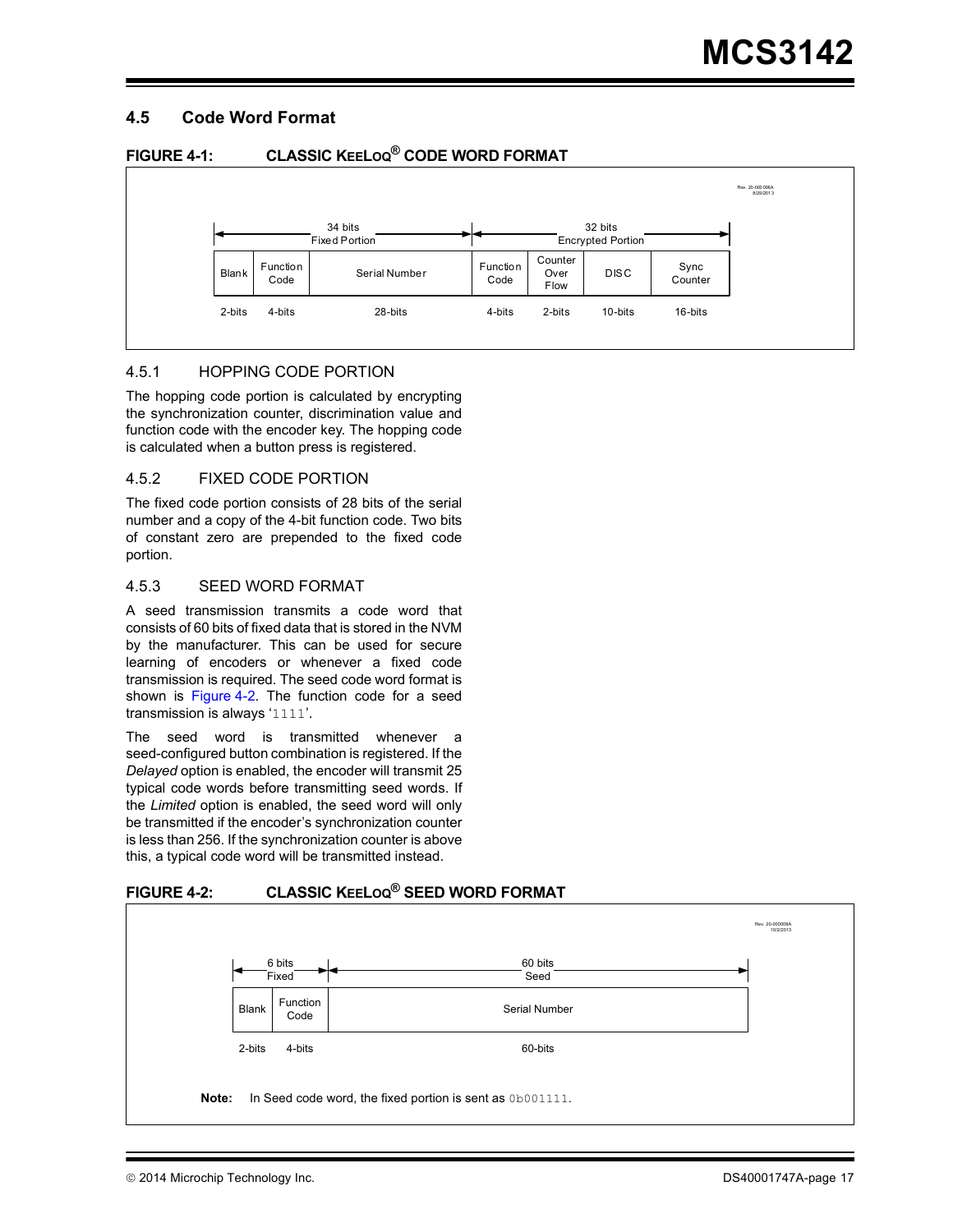## <span id="page-17-0"></span>**5.0 ULTIMATE KEELOQ TECHNOLOGY OPERATION**

#### **5.1 Synchronization Counter**

The synchronization counter is an always-incrementing, event-based counter. The counter is incremented whenever a new button combination is registered and a new code word is prepared.

For increased security, the synchronization counter will not overflow. The device will cease operating when the counter reaches its maximum value.

The initial value of the synchronization counter may be set via the Synchronization Counter Initial Value registers (see [Table 3-21\)](#page-14-1).

#### <span id="page-17-1"></span>**5.2 Encoder Time-Stamp**

MCS3142 requires an external 31.768 kHz oscillator connected to the secondary oscillator drive pins of the internal timer. This timer is used to track the passage of time over the lifetime of the encoder. Each Ultimate KEELOQ transmission includes this time with quarter-second resolution (i.e., each count represents one quarter of a second).

The initial value of the timer may be set at programming time via the Timer Initial Value registers, described in [Table 3-24.](#page-14-2)

#### **5.3 Function Code**

The function code is a bitmapped representation of the state of each button on the transmitter. States are active-high.

**TABLE 5-1: ULTIMATE KEELOQ**® **FUNCTION CODE TRANSLATION**

| <b>Button</b>  | <b>Function Code</b> |
|----------------|----------------------|
| S٥             | xxx1                 |
| S1             | xx1x                 |
| S <sub>2</sub> | x1xx                 |
| S3             | 1xxx                 |

#### <span id="page-17-3"></span>**5.4 Battery Level and Low Battery Flag**

Each Ultimate KEELOQ transmission contains a battery level indicator byte. It includes a 7-bit digital representation of the battery level and a 1-bit low battery flag. The battery level is captured by measuring an on-board 1.024V source using the battery as reference. The low battery flag is high whenever the measured battery voltage is estimated to be below 2.5V. [Equation 5-1](#page-17-2) converts the reference value into a voltage.

#### <span id="page-17-2"></span>**EQUATION 5-1:**

$$
V_{BAT} = \frac{1.024 \times 2^7}{BATT}
$$

#### **5.5 Button Press Timer**

The button press timer is a high-resolution timer representing the duration of the current button press at the time the code word was prepared. Each count represents 50 ms of time. It resets whenever a new button combination is registered.

#### **5.6 Delta Time**

The delta time represents the elapsed time since the previous code word was sent. The timer increments every second.

#### **5.7 Reset Counter**

The Reset counter is an always-incrementing counter representing the number of Power-on Reset events experienced by the device. It is intended to be used by the receiver as an indication that the transmitter has been without power and that there will be a discrepancy in the time-stamp.

For increased security, the Reset counter will not overflow. The device will cease operating when the counter reaches its maximum value.

The initial value of the Reset counter may be set using the Reset Counter Configuration registers, described in [Table 3-23.](#page-14-3)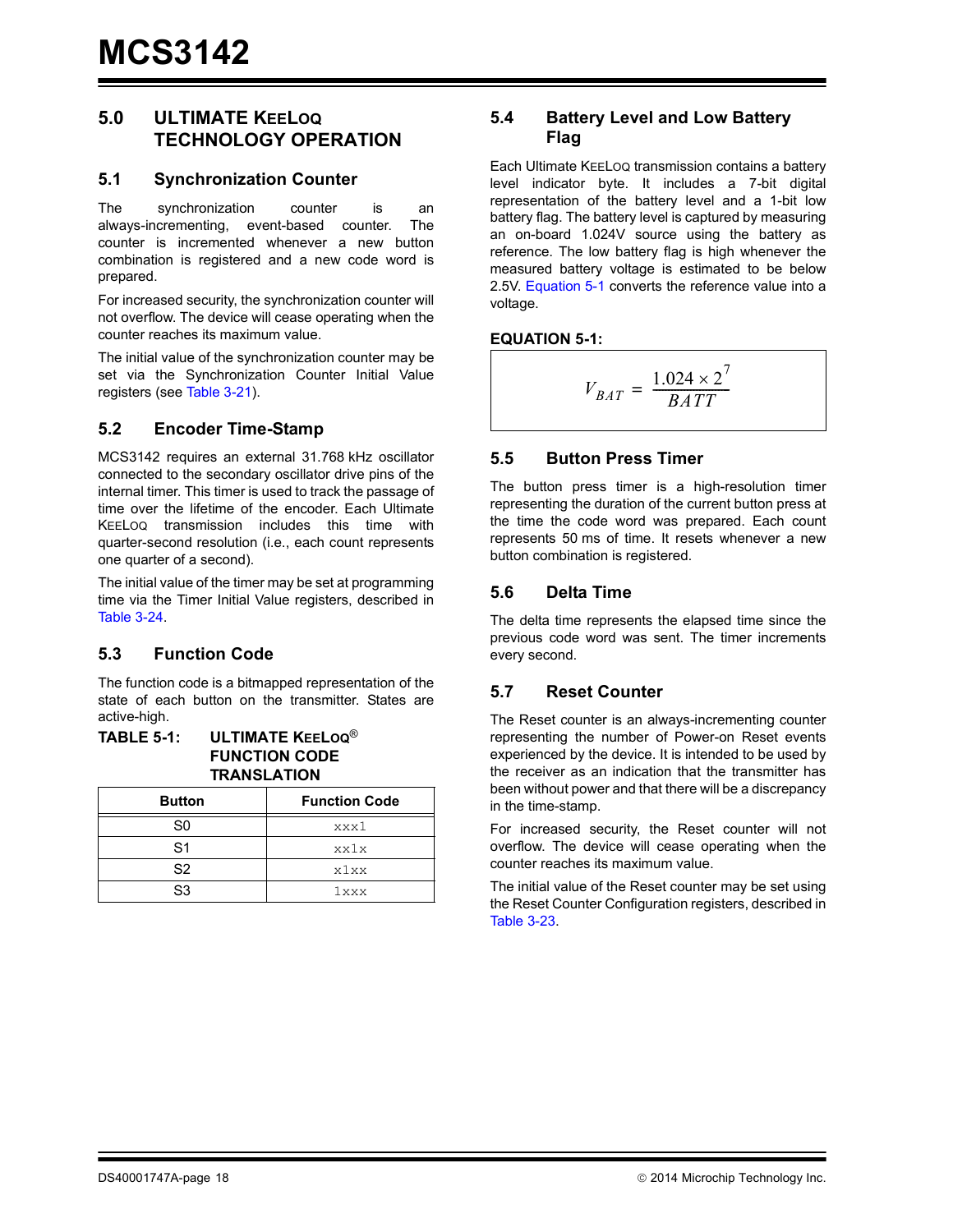#### **5.8 Authorization Code**

The Authorization Code is a cryptographically-strong industry standard representation of the code word suitable for authentication and integrity verification. It is generated by using the on-board AES encryption algorithm in CBC-MAC mode. The calculation takes place over the entire code word, including the encrypted and unencrypted portions, using the Authorization Key as input. [Figure 5-1](#page-18-0) shows a representation of how this calculation is performed. This calculation is truncated to its Least Significant 32 bits for transmission.

The Authorization Code requires a shared secret called the Authorization Key. This key is set in the Authorization Key Configuration Register, described in [Table 3-13.](#page-11-0)

<span id="page-18-0"></span>

## **5.9 Serial Number**

Each Ultimate KEELOQ encoder transmits its 32-bit serial number with each transmission. It is intended that this serial number be unique to a system. It is set in the Serial Number Configuration registers, described in [Table 3-12](#page-11-1).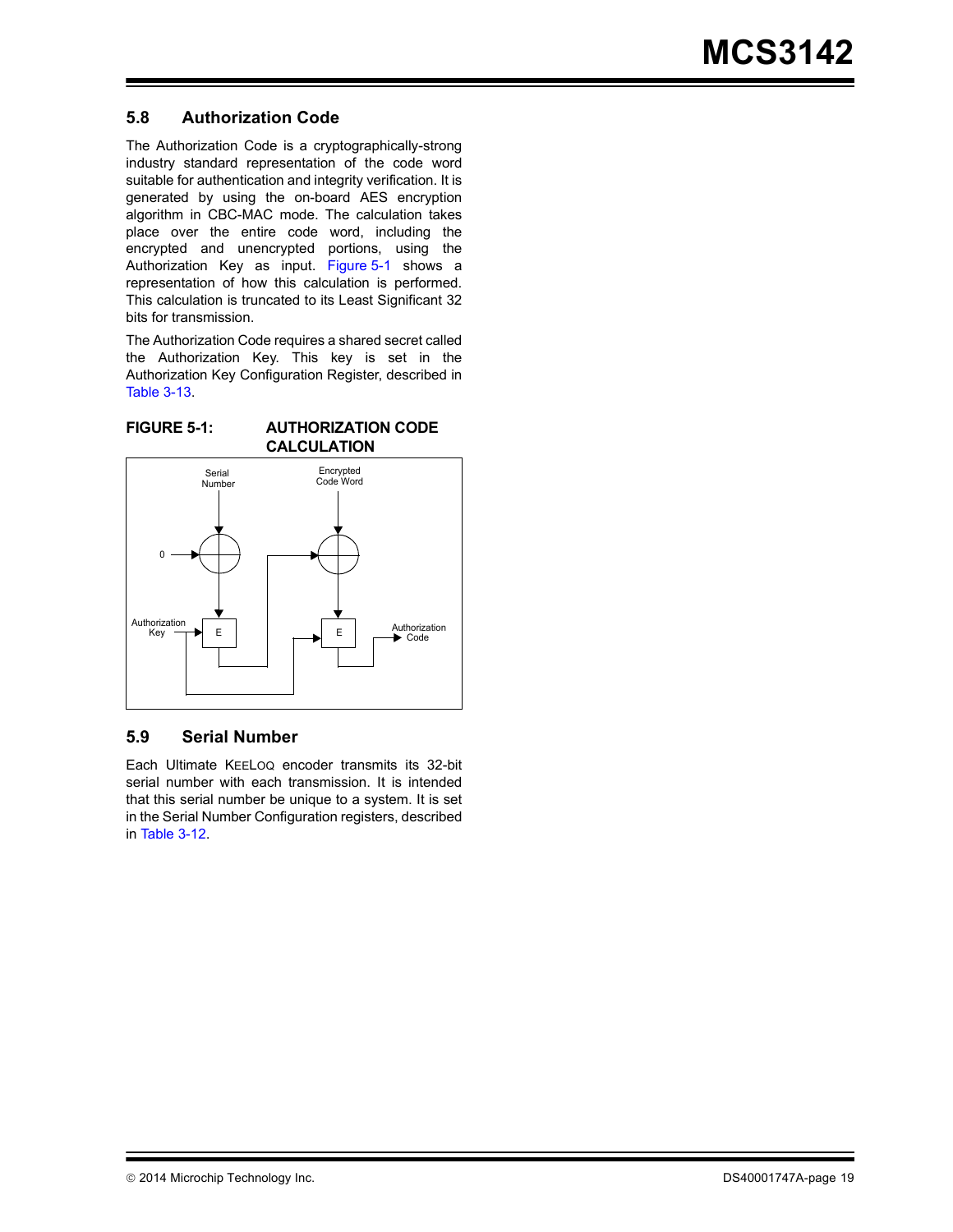#### **5.10 Code Word Format**

The Ultimate KEELOQ technology code word is 192 bits long. It comprises three sections (see [Figure 5-2](#page-19-0)):

- 32 bits of the encoder's serial number
- 128 bits of the encrypted hopping code
- 32 bits of authorization code

These segments are described in detail in the following sections.

#### <span id="page-19-0"></span>**FIGURE 5-2: ULTIMATE KEELOQ® CODE WORD FORMAT**



#### 5.10.1 HOPPING CODE PORTION

The hopping portion of an Ultimate KEELOQ code word contains nearly all of the transmitted data. The time-stamp and Button Timer ensure that each transmission is unique.

#### 5.10.2 FIXED CODE PORTION

The fixed, unencrypted portion of an Ultimate KEELOQ code word consists of the encoder's serial number. Unlike Classic KEELOQ, there is no copy of the function code.

#### 5.10.3 AUTHORIZATION CODE

The 32-bit Authorization Code is appended after the hopping portion of the code word.

#### **5.11 Seed Word Format**

The seed word is used when pairing the transmitter to a receiver using a secure learn methodology.

### **FIGURE 5-3: ULTIMATE KEELOQ® SEED WORD FORMAT**

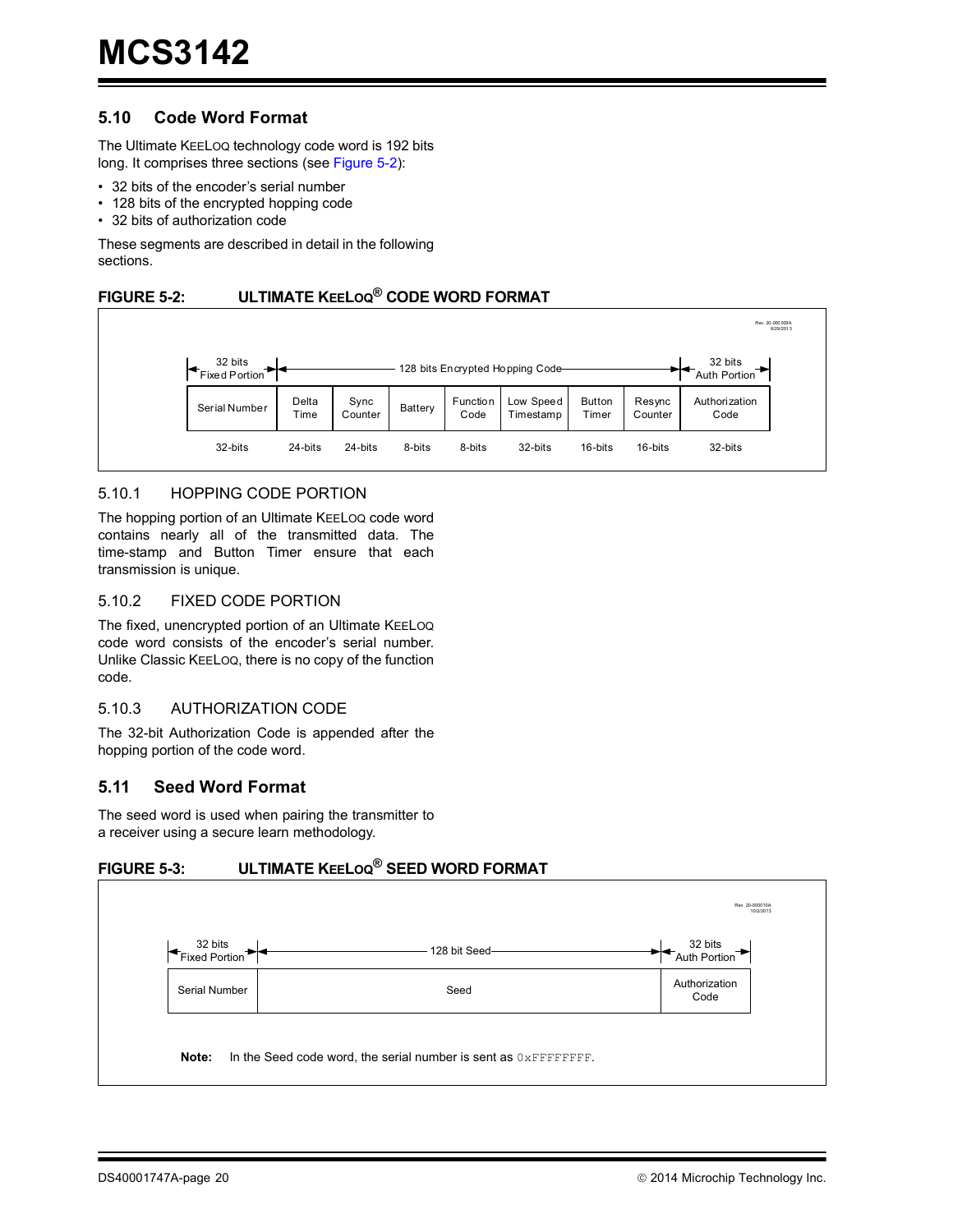# <span id="page-20-0"></span>**6.0 TRANSMITTER OPERATION**

#### <span id="page-20-1"></span>**6.1 Data Modulation Format and Baud Rate**

A transmission is made of up several code words. Each code word contains a preamble, header and data. A code word is separated from another code word by guard time.

All timing specifications for the modulation formats are based on a basic Time Element, described as  $T_F$ . See **[Section 6.2 "Baud Rate"](#page-21-1)** for details on baud rate calculation. This timing element can be set to a wide range of values. The length of the preamble, header and guard is fixed.

The data modulation format is selected for each encoder. See [Table 3-6](#page-9-0) for the Classic KEELOQ encoder and [Table 3-14](#page-11-2) for Ultimate KEELOQ encoder.

**FIGURE 6-1: PWM TRANSMISSION FORMAT**



**FIGURE 6-2: MANCHESTER TRANSMISSION FORMAT**

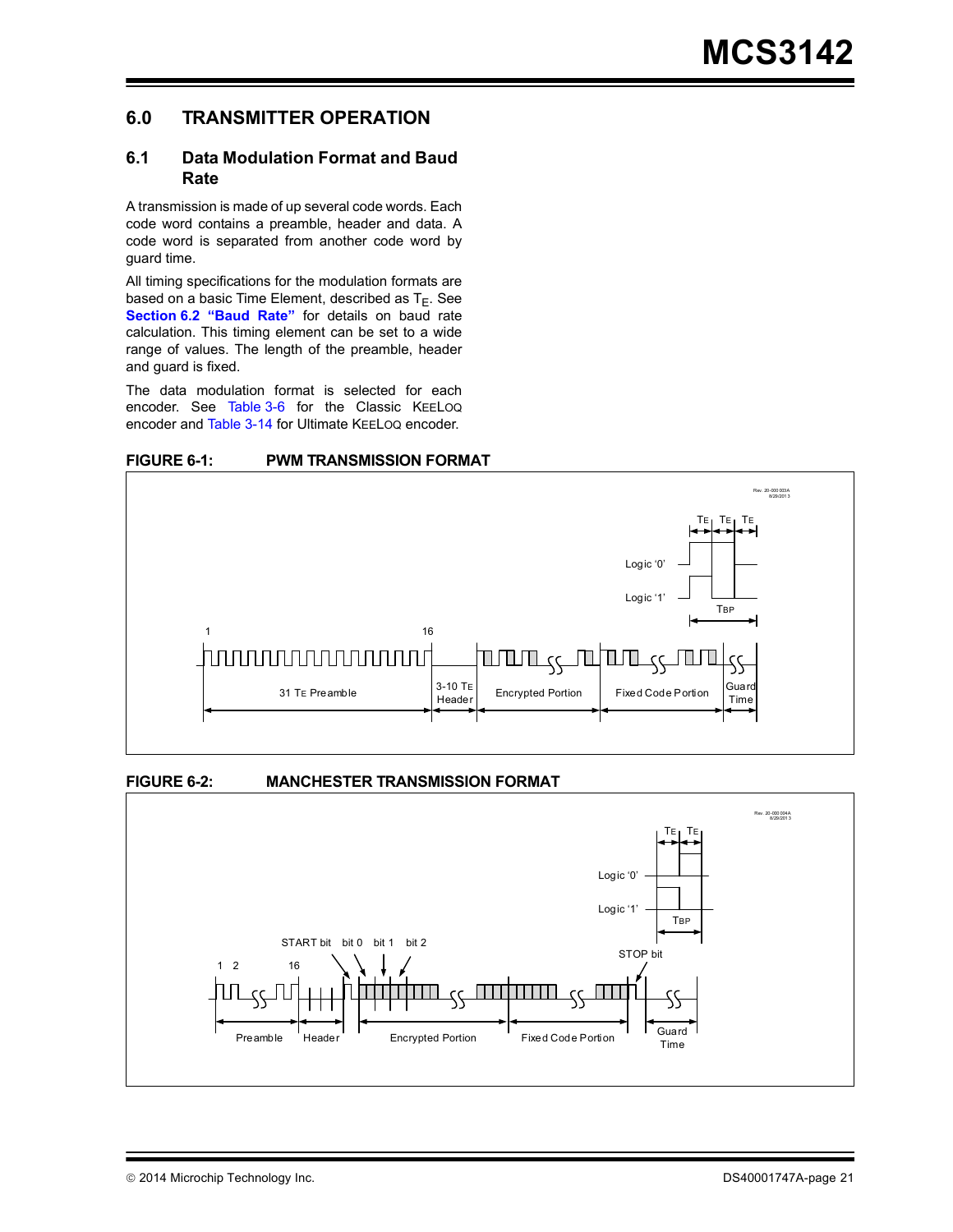#### <span id="page-21-1"></span><span id="page-21-0"></span>**6.2 Baud Rate**

The baud rate of an encoder's transmission is highly configurable using two configuration options:

- The Time Element Clock Prescaler
- The Time Element Clock Value

Each encoder has its own independent configuration and can therefore operate at a rate independent of the other encoder. See [Table 3-6](#page-9-0) and [Table 3-9](#page-10-0) for the Classic KEELOQ encoder and [Table 3-14](#page-11-2) and [Table 3-17](#page-12-0) for the Ultimate KEELOQ encoder.

The Time Element is calculated using the formula in [Equation 6-1.](#page-21-2)

<span id="page-21-2"></span>**EQUATION 6-1:**

$$
T_E = PRE \times TIME \times \frac{4}{8 \times 10^6}
$$

[Table 3-17](#page-12-0) lists appropriate settings for some baud rates common to KEELOQ systems.

#### **TABLE 6-1: CONFIGURATION FOR COMMON BAUD RATES**

| $T_E$ (µs) | <b>PRE</b> | <b>TIME</b> |
|------------|------------|-------------|
| 100        | 1:1        | 200         |
| 200        | 1:4        | 100         |
| 400        | 1:4        | 200         |
| 800        | 1:16       | 100         |

#### **6.3 Transmission Modulation Format**

The RF transmission can be configured to modulate using Frequency-Shift Keying (FSK) or On-Off Keying (OOK). Each encoder may be configured independently. See [Table 3-7](#page-9-1) and [Table 3-15](#page-12-1) for the Classic KEELOQ and Ultimate KEELOQ encoders, respectively.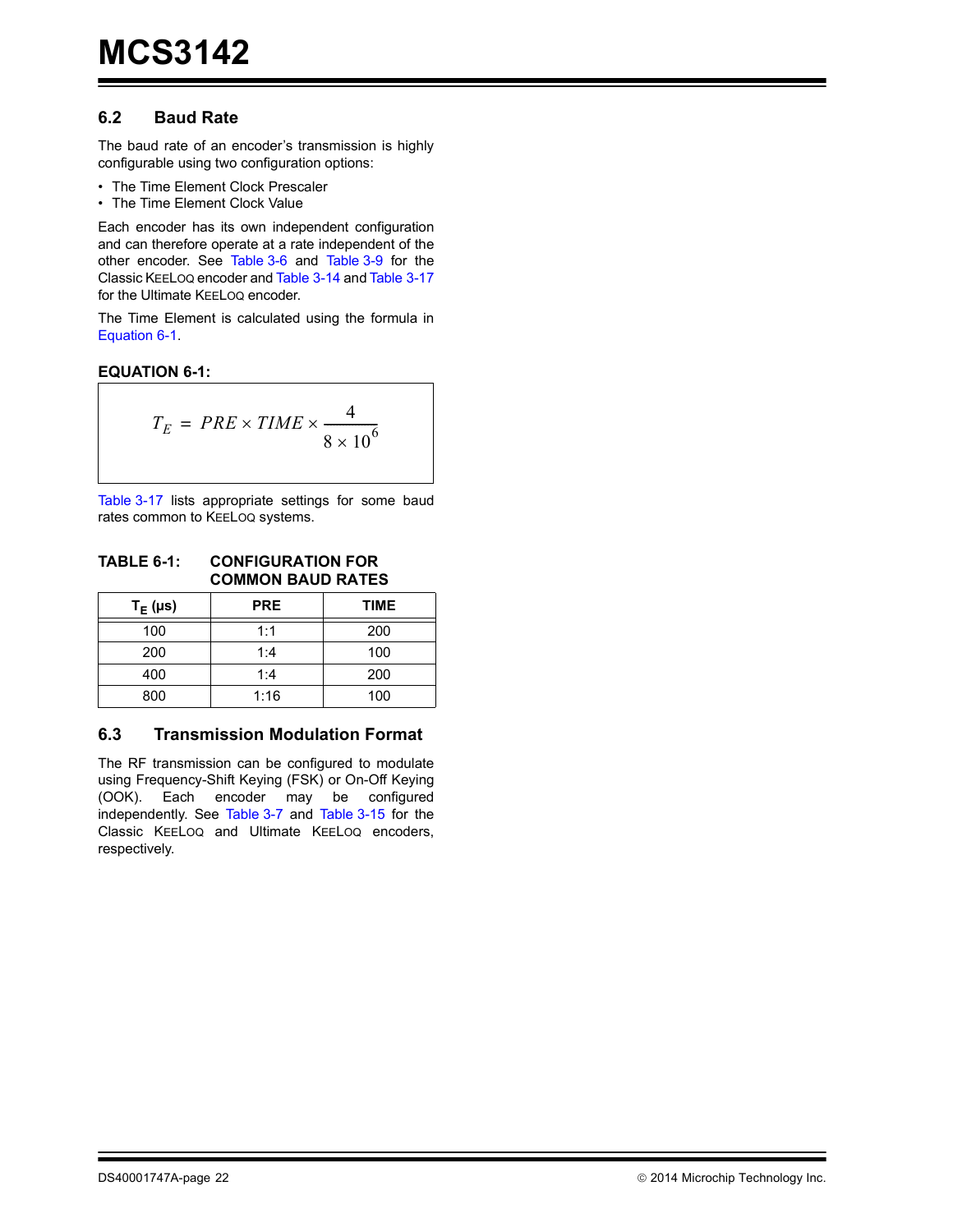#### <span id="page-22-0"></span>**6.4 Center Frequency and Frequency Deviation**

The RF transmitter is capable of generating many of the popular RF frequencies that are permitted within the radio regulations of the country the finished product will be sold. The RF frequency configuration is performed by selecting the frequency band, the reference crystal frequency and the frequency value to be stored in the Encoder Frequency Configuration register. If FSK modulation is used, the frequency deviation is set in the Transmitter Configuration register.

Unlike other configuration options, the two encoders of the MCS3142 device share the same frequency configuration, which is shown in [Table 3-18.](#page-12-2) Frequency deviation is individually configurable. See [Table 3-7](#page-9-1) and [Table 3-15](#page-12-1) for the Classic KEELOQ and Ultimate KEELOQ encoders, respectively.

#### 6.4.1 BAND SELECTION

The Band bit in the Transmitter Configuration register configures the RF transmitter for a range of frequencies for a given crystal frequency, as shown in [Table 6-2](#page-22-1). The Transmitter Configuration registers are shown in [Table 3-](#page-9-1) [7](#page-9-1) for the Classic KEELOQ encoder and [Table 3-15](#page-12-1) for the Ultimate KEELOQ encoder.

Although each encoder has its own band selection configuration, the requirements of proper antenna tuning and the inability to configure the fundamental frequency per encoder will likely require that this setting be identical for both encoders.

| <b>Reference Oscillator</b><br>$(f_{REF})$ | <b>Band</b> | <b>Frequency Range</b><br>$(f_{RF})$ | $f_{RF}$ Equation                                                | f <sub>DEV</sub> Equation           |
|--------------------------------------------|-------------|--------------------------------------|------------------------------------------------------------------|-------------------------------------|
| 22 MHz                                     |             | 310-450 MHz                          |                                                                  |                                     |
| 24 MHz                                     |             | 312-450 MHz                          | $DF = 2 \frac{14 f_{RF}}{f_{REF}}$                               | $DA = 2 \frac{14 J_{DEF}}{f_{REF}}$ |
| 26 MHz                                     |             | 338-450 MHz                          |                                                                  |                                     |
|                                            |             | 860-928 MHz                          | $13\frac{f_{RF}}{f}$<br>$DF = 2^{\circ}$<br>$\overline{f_{REF}}$ | $13$ DEV<br>$DA = 2$<br>$f_{REF}$   |

<span id="page-22-1"></span>**TABLE 6-2: FREQUENCY CALCULATION(1)**

**Note 1:** 212992 < DF < 344064 and 10 kHz  $\leq$  f<sub>DFV</sub>  $\leq$  200kHz.

The reference crystal frequency tolerance and frequency stability over the operating temperature range depend on the system frequency budget. Typically, the receiver crystal frequency tolerance, stability and receiver bandwidth will have the greatest influence. For OOK modulation, the transmitted RF signal should remain inside the receiver bandwidth, otherwise signal degradation will occur. For FSK modulation,  $f_{RF}$  should remain inside the receiver bandwidth and within 0.5  $f_{DEV}$ .

As a general practice, do not choose an RF transmit signal with an integer or near integer multiple of  $f_{\text{XTAL}}$ . This will result in higher noise and spurious emissions.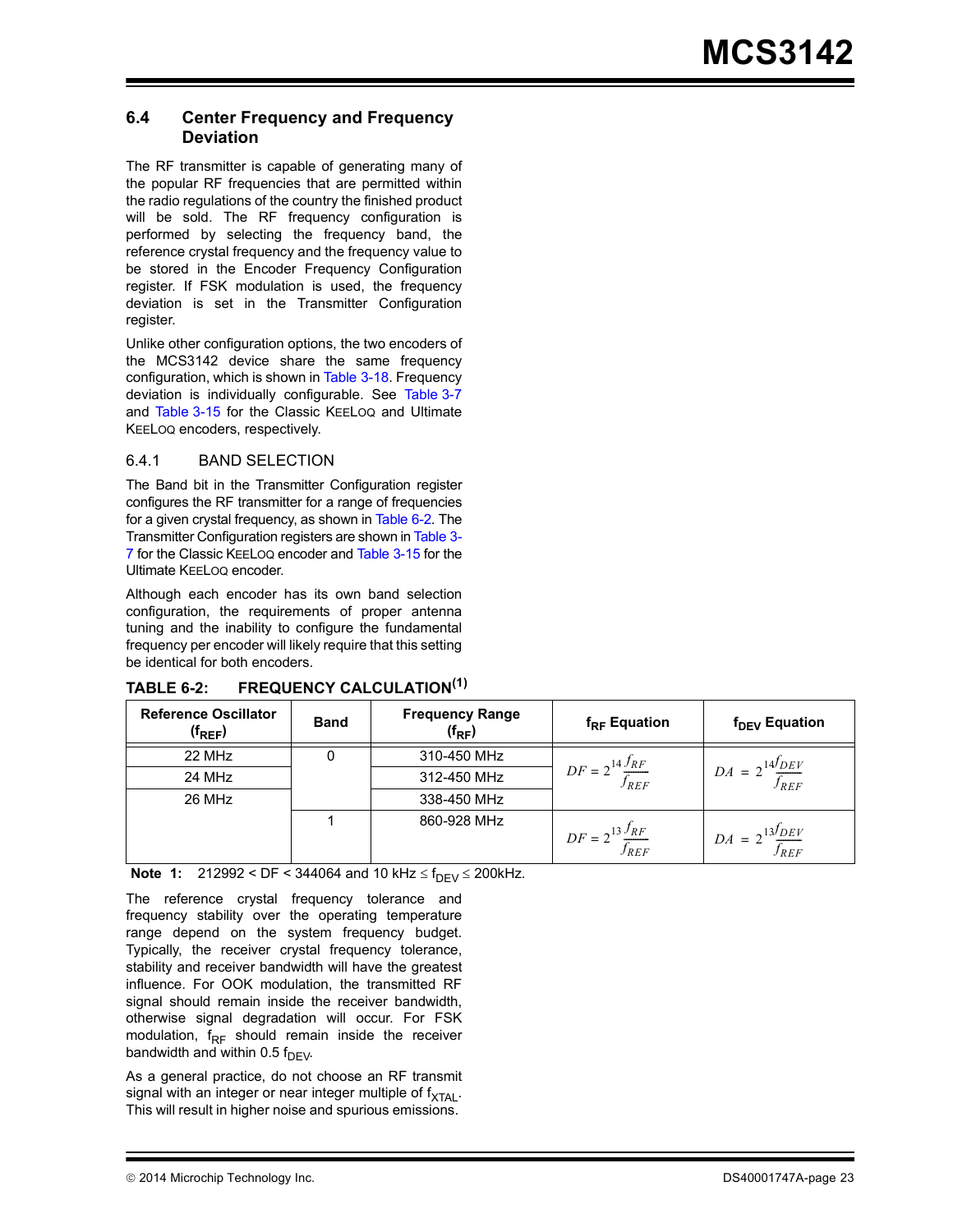#### 6.4.2 CRYSTAL SELECTION

Once the frequency band has been selected, the choice of crystal frequency is flexible provided the crystal meets the specifications summarized in [Table 6-3,](#page-23-0) the boundaries of the Encoder Frequency Configuration value are followed and the RF transmit frequency error is acceptable to the system design.

#### <span id="page-23-0"></span>**TABLE 6-3: CRYSTAL RESONATOR SPECIFICATIONS**

| Symbol           | <b>Description</b>                  | Min. | Typ. | Max. | Unit |
|------------------|-------------------------------------|------|------|------|------|
| <sup>T</sup> REF | Crystal Frequency                   | 22   |      | 26   | MHz  |
| СL               | Load Capacitance                    |      | 15   |      | D٣   |
| <b>ESR</b>       | <b>Equivalent Series Resistance</b> |      |      | 100  | ∸∸   |

#### 6.4.3 FREQUENCY CALCULATION

Once the frequency band and crystal frequency are selected, the transmit frequency is calculated by setting the Encoder Frequency Configuration bits according to the formula shown in [Table 6-2](#page-22-1). If the calculated value for Encoder Frequency Configuration is not an integer, there will be an associated transmit frequency error.

#### 6.4.4 POWER OUTPUT

The RF output power is configurable to either +0 dBm or +10 dBm (typical). This option is configurable for each encoder. See [Table 3-7](#page-9-1) for the Classic KEELOQ encoder and [Table 3-15](#page-12-1) for the Ultimate KEELOQ encoder.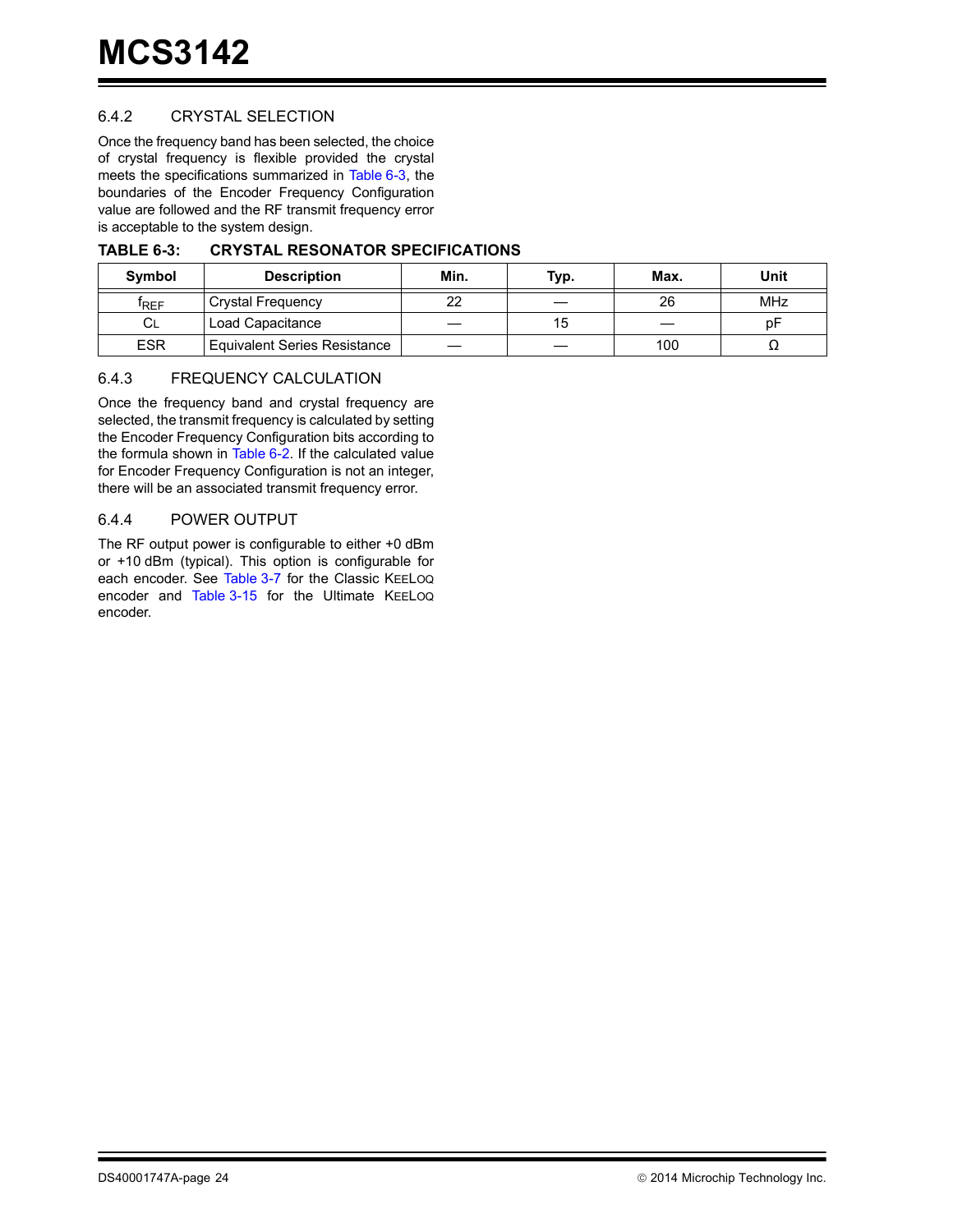# <span id="page-24-0"></span>**7.0 DEVICE OPERATION**

## **7.1 LED Operation**

The LED pin will be driven low periodically while MCS3142 is transmitting data. This output is designed to drive an external LED with an appropriate current-limiting resistor. The duty cycle varies between normal operation and a low battery condition (see [Figure 7-1\)](#page-24-2). Refer to **[Section 5.4 "Battery Level and](#page-17-3) [Low Battery Flag"](#page-17-3)** for details on low battery conditions.

<span id="page-24-2"></span>**FIGURE 7-1: LED OPERATION**



#### **7.2 Button Configuration**

MCS3142 allows all combinations of the four buttons to be individually assigned to an encoder. Each combination can also be assigned to transmit either a typical code word or a seed word for the assigned encoder. This gives complete flexibility to the system designer.

The button configuration is stored as two 16-bit words. Each bit in a Configuration Word represents one particular combination of active/inactive states of the buttons. The bit is determined by taking the four switches as one 4-bit value, with S0 being Least Significant, followed by S1, S2 and S3. For example, the Configuration bit corresponding to S1 and S2 active (or binary '1') and S0 and S3 inactive (or binary '0') is given by  $\{S_3S_2S_1S_0\} = \{0110\}_2 = 6$ . Configuration bit zero is considered "do not care" as it represents all buttons in their inactive state, which is a special condition for the encoder.

One Configuration Word controls the encoder assignment, with a '0' representing the Classic KEELOQ encoder and a '1' representing the Ultimate KEELOQ encoder. The second word controls transmission type, with '0' representing a typical transmission and '1' representing a seed transmission. Because the MCS3142 memory is byte-oriented, each 16-bit Configuration Word is stored as two 8-bit bytes in "little endian" order. See [Table 3-19](#page-13-0) for encoder assignment and [Table 3-20](#page-13-1) for seed assignment.

[Table 7-1](#page-24-1) may assist in calculating configuration values by iterating all button state combinations in the order in which they correspond to Configuration bits. In this worksheet, each column represents a specific set of states of the buttons, which in turn represents one bit in the Configuration Word. A stated button, for example S0 or S1, represents that button in its active state. A hyphen in place of a switch label represents that switch in its inactive state. Once all states have been assigned an encoder and a transmission type, the result can be examined as a 16-bit binary number and transcribed into the configuration values.



<span id="page-24-1"></span>**TABLE 7-1: BUTTON CONFIGURATION WORKSHEET**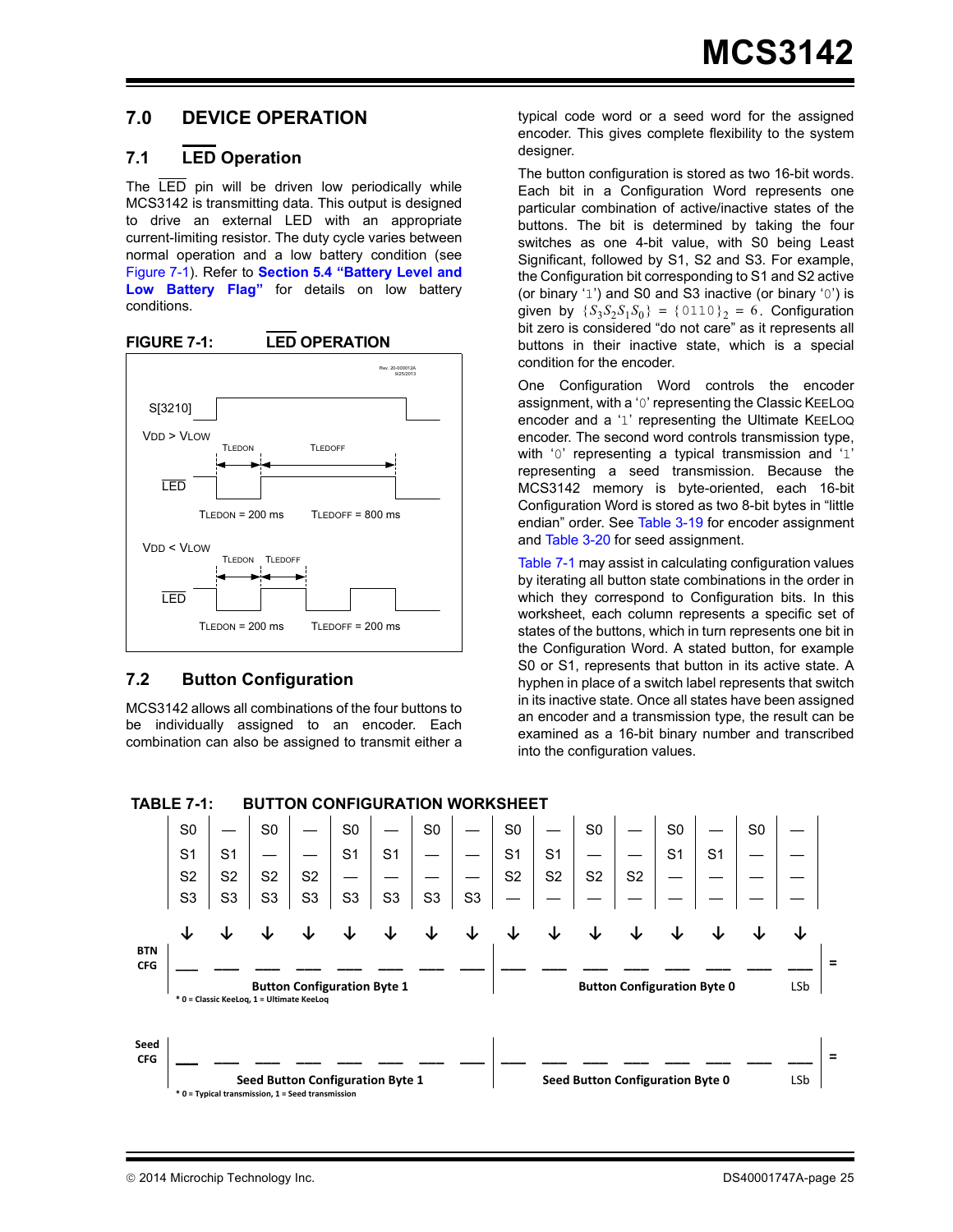#### **7.3 Code Word Completion**

MCS3142 always ensures that a full and complete code word is transmitted even if all buttons are released before transmission is complete. Multiple code words may be transmitted after release to comply with the minimum code word configuration option.

#### **7.4 Minimum and Maximum Code Word**

The Minimum and Maximum Code Word feature places boundaries on the total duration of a transmission.

This feature is configured by setting the number of code words for a given encoder. The device will always transmit a complete code word. Because the code word durations are fixed and known, it is possible to convert code word counts into a duration time.

Code word duration is fixed and based on the selected bit rate, data encoding method and encoder type. As described in **[Section 6.1 "Data Modulation Format](#page-20-1)** and **Baud Rate"**, all timing is derived from  $T_E$ , the Time Element, which describes the duration of a single element of transmission. A Manchester-encoded signal has two  $T_E$  per bit; a PWM-encoded signal has three  $T_E$ per bit.

This feature is configured with the Minimum and Maximum Code Words Count Configuration registers (see [Table 3-8](#page-9-2) for the Classic KEELOQ encoder and [Table 3-16](#page-12-3) for the Ultimate KEELOQ encoder). [Table 7-2](#page-25-0) defines equations to convert code word length into time.

<span id="page-25-0"></span>

| <b>TABLE 7-2:</b> |  | <b>TRANSMISSION DURATION EQUATIONS</b> |
|-------------------|--|----------------------------------------|
|-------------------|--|----------------------------------------|

| <b>Encoder Type</b>                  | Data Encoding | <b>Code Word Duration</b>   |
|--------------------------------------|---------------|-----------------------------|
| Classic KEELOQ <sup>®</sup> Encoder  | Manchester    | $T_c = 187T_F + 23.979$ ms  |
|                                      | <b>PWM</b>    | $T_C = 201 T_F + 23.979$ ms |
| Ultimate KEELOQ <sup>®</sup> Encoder | Manchester    | $T_C = 437T_F + 46.527$ ms  |
|                                      | <b>PWM</b>    | $T_C = 629T_F + 46.527$ ms  |

#### **7.5 Blank Alternate Code Word**

The Blank Alternate Code Word feature may be used to reduce the average power of a transmission by transmitting only every second or every fourth code word. Enabling this option may allow the manufacturer to transmit a higher amplitude transmission as the time-averaged power is reduced. This feature is configured in the Encoder Configuration registers, see [Table 3-6](#page-9-0) for the Classic KEELOQ encoder and [Table 3-14](#page-11-2) for the Ultimate KEELOQ encoder.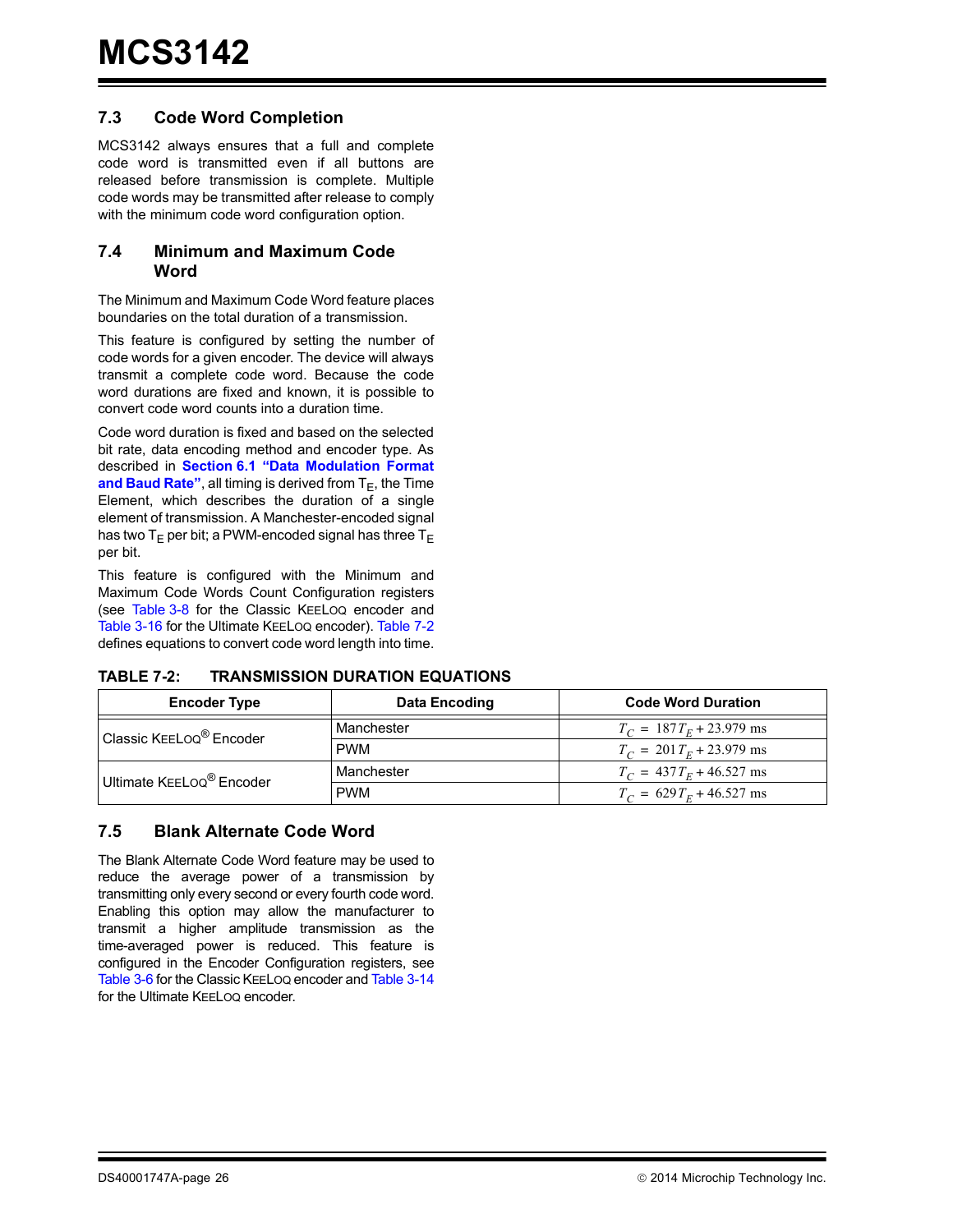### <span id="page-26-0"></span>**8.0 INTEGRATING MCS3142 INTO A SYSTEM**

<span id="page-26-1"></span>**FIGURE 8-1: TYPICAL DECODER OPERATION**



## **8.1 Decoder Operation**

The decoder waits until a transmission is received. The received serial number is compared to the EEPROM table of learned transmitters to first determine if this transmitter's use is allowed in the system. If from a paired transmitter, the transmission is decrypted using the stored crypt key and authenticated via the Discrimination bits for appropriate crypt key usage. If the decryption is valid, the synchronization value is evaluated (see [Figure 8-1](#page-26-1)).

## **8.2 Synchronization with a Decoder**

| No<br>`ransmission | Note: | The synchronization method described in      |
|--------------------|-------|----------------------------------------------|
| Received?          |       | this section is an exemplar method. It may   |
|                    |       | be altered to fit the needs and capabilities |
| $V_{\alpha\alpha}$ |       | of a particular system.                      |

The KEELOQ technology includes a sophisticated synchronization technique that does not require the calculation and storage of future codes. The technique securely blocks invalid transmission while providing transparent resynchronization to transmitters inadvertently activated away from the receiver.

[Figure 8-2](#page-27-0) shows a three-partition, rotating Synchronization window. The size of each window is optional but the technique is fundamental. Each time a transmission is authenticated, the intended function is executed and the transmission's synchronization counter value is stored in EEPROM. From the currently stored counter value there is an initial Single Operation Forward window of 16 codes. If the difference between a received synchronization counter and the last stored counter is within 16, the intended function will be executed on a single button press and the new synchronization counter will be stored. Storing the new synchronization counter value effectively rotates the entire Synchronization window.

A Double Operation (Resynchronization) window further exists from the Single Operation window up to 32K code forward of the currently stored counter value. It is referred to as Double Operation because a transmission with a synchronization counter in this window will require an additional, sequential counter transmission prior to executing the intended function. Upon receiving the sequential transmission the decoder executes the intended function and stores the synchronization counter value. This resynchronization occurs transparently to the user, as it is human nature to press the button a second time if the first was unsuccessful.

The third window is a Blocked window ranging from the Double Operation window to the currently stored synchronization counter value. Any transmission with synchronization counter value within this window will be ignored. This window excludes previously used code-grabbed transmissions from accessing the system.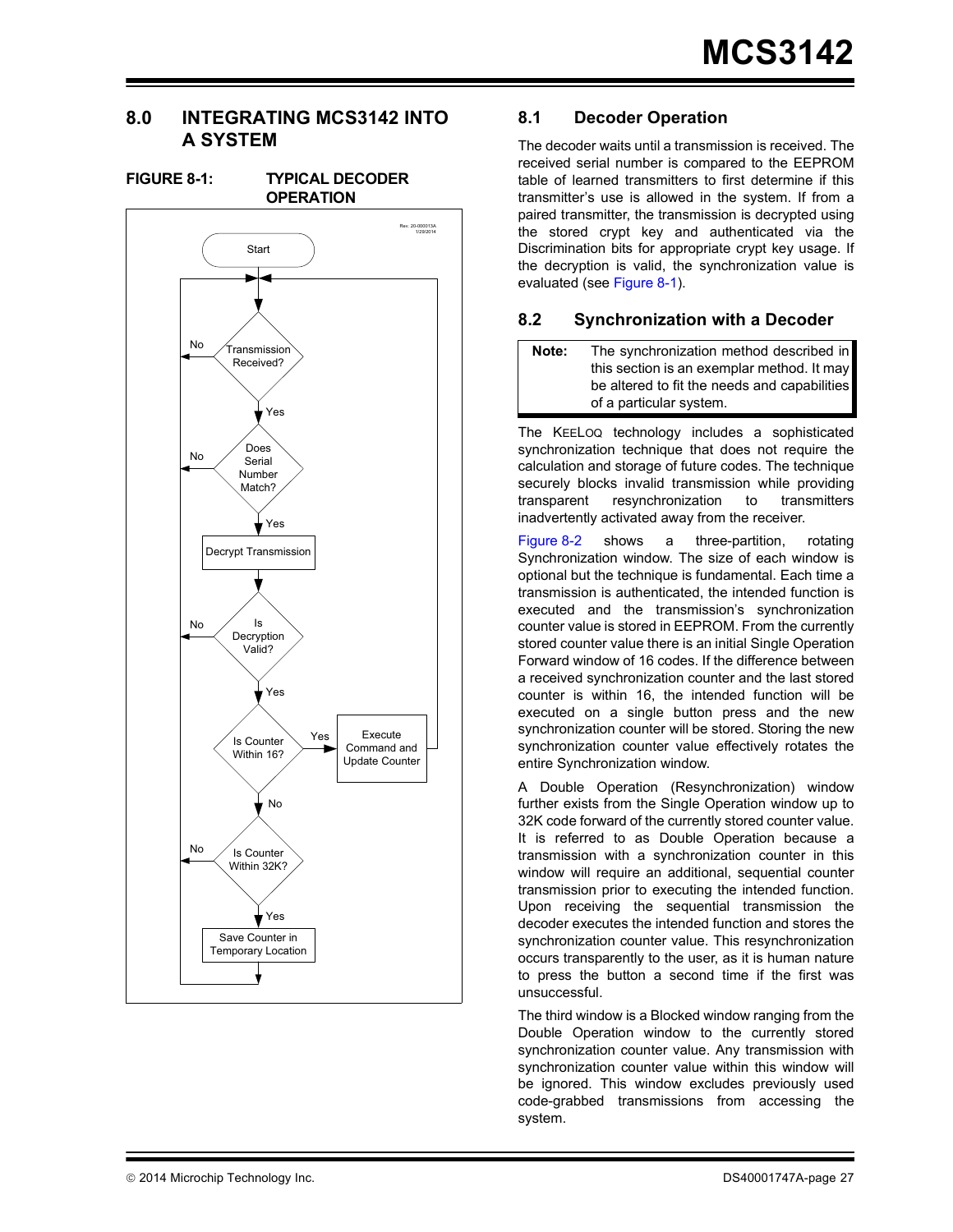<span id="page-27-0"></span>



#### **8.3 Security Considerations**

The strength of this security is based on keeping a secret inside the transmitter that can be verified by encrypted transmissions to a trained receiver. The transmitter's secret is the manufacturer's key, not the encryption algorithm. If that key is compromised, then a smart transceiver can capture any serial number, create a valid code word and trick all receivers trained with that serial number. The key cannot be read from the EEPROM without costly die probing, but it can be calculated by brute force decryption attacks on transmitted code words. The cost for these attacks should exceed what the manufacturer would want to protect.

To protect the security of other receivers with the same manufacturer's code, the manufacturer should use the random seed for secure learn. It is a second secret that is unique for each transmitter. Its transmission on a special button press combination can be disabled if the receiver has another way to find it, or limited to the first 127 transmissions for the receiver to learn it. This way, it is very unlikely to ever be captured. If a manufacturer's key is compromised, clone transmitters can be created, but without the unique seed, they have to be relearned by the receiver. In the same way, if the transmissions are decrypted by brute force on a computer, the random seed hides the manufacturer's key and prevents more than one transmitter from being compromised.

The length of the code word at these baud rates make brute force attacks that guess the hopping code take years. To make the receiver less susceptible to this attack, it should test *all* bits in the decrypted code for the correct value, not just the low counter bits and function code.

The main benefit of hopping codes is to prevent the retransmission of captured code words. This works very well for code words which the receiver decodes. Its weakness is that, if a code is captured when the receiver misses it, the code may trick the receiver once if it is used before the next valid transmission. The receiver should increment the counter on questionable code word receptions. The transmitter should use separate buttons for lock and unlock functions. A different method would be to require two different buttons in sequence to gain access.

There are more ways to make KEELOQ systems more secure, but they all have trade-offs. The user should find a balance between security, design effort and usability, particularly in failure modes. For example, if a button sticks or kids play with it, the counter should not advance into the Blocked Code window, rendering the transmitter useless or requiring retraining.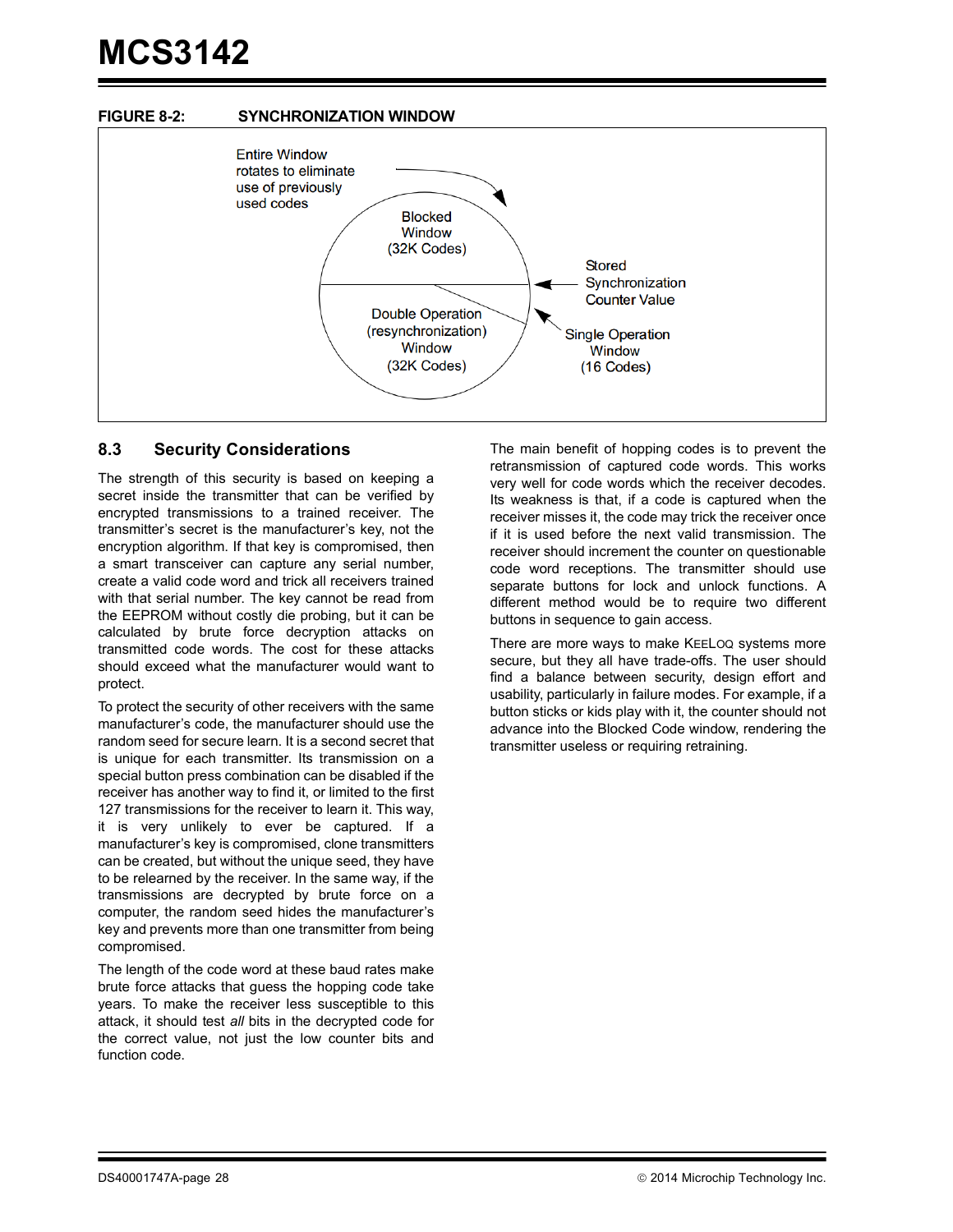# <span id="page-28-0"></span>**9.0 ELECTRICAL SPECIFICATIONS**

# **9.1 Absolute Maximum Ratings(†)**

| Voltage on pins with respect to Vss |  |
|-------------------------------------|--|
|                                     |  |
|                                     |  |
| Maximum current                     |  |
|                                     |  |
|                                     |  |

† NOTICE: Stresses above those listed under "Absolute Maximum Ratings" may cause permanent damage to the device. This is a stress rating only and functional operation of the device at those or any other conditions above those indicated in the operation listings of this specification is not implied. Exposure above maximum rating conditions for extended periods may affect device reliability.

#### **9.2 Standard Operating Conditions**

The standard operating conditions for any device are defined as:

| <b>Operating Voltage:</b><br><b>Operating Temperature:</b> | $V$ DDMIN $\leq$ VDD $\leq$ VDDMAX<br>$TA$ $MIN \leq TA \leq TA$ $MAX$ |  |
|------------------------------------------------------------|------------------------------------------------------------------------|--|
| VDD - Operating Supply Voltage                             |                                                                        |  |
|                                                            |                                                                        |  |
|                                                            |                                                                        |  |
| TA - Operating Ambient Temperature Range                   |                                                                        |  |
|                                                            |                                                                        |  |
|                                                            |                                                                        |  |
| IDD - Supply Current                                       |                                                                        |  |
|                                                            |                                                                        |  |
|                                                            |                                                                        |  |
|                                                            |                                                                        |  |
|                                                            |                                                                        |  |
|                                                            |                                                                        |  |
| <b>IPD - Standby Current</b>                               |                                                                        |  |
|                                                            |                                                                        |  |
|                                                            |                                                                        |  |
|                                                            |                                                                        |  |
|                                                            |                                                                        |  |
| Voн - Output High Voltage                                  |                                                                        |  |
|                                                            |                                                                        |  |
| VOL - Output Low Voltage                                   |                                                                        |  |
|                                                            |                                                                        |  |
|                                                            |                                                                        |  |
|                                                            |                                                                        |  |
| Note 1: Typical values are at 25°C.                        |                                                                        |  |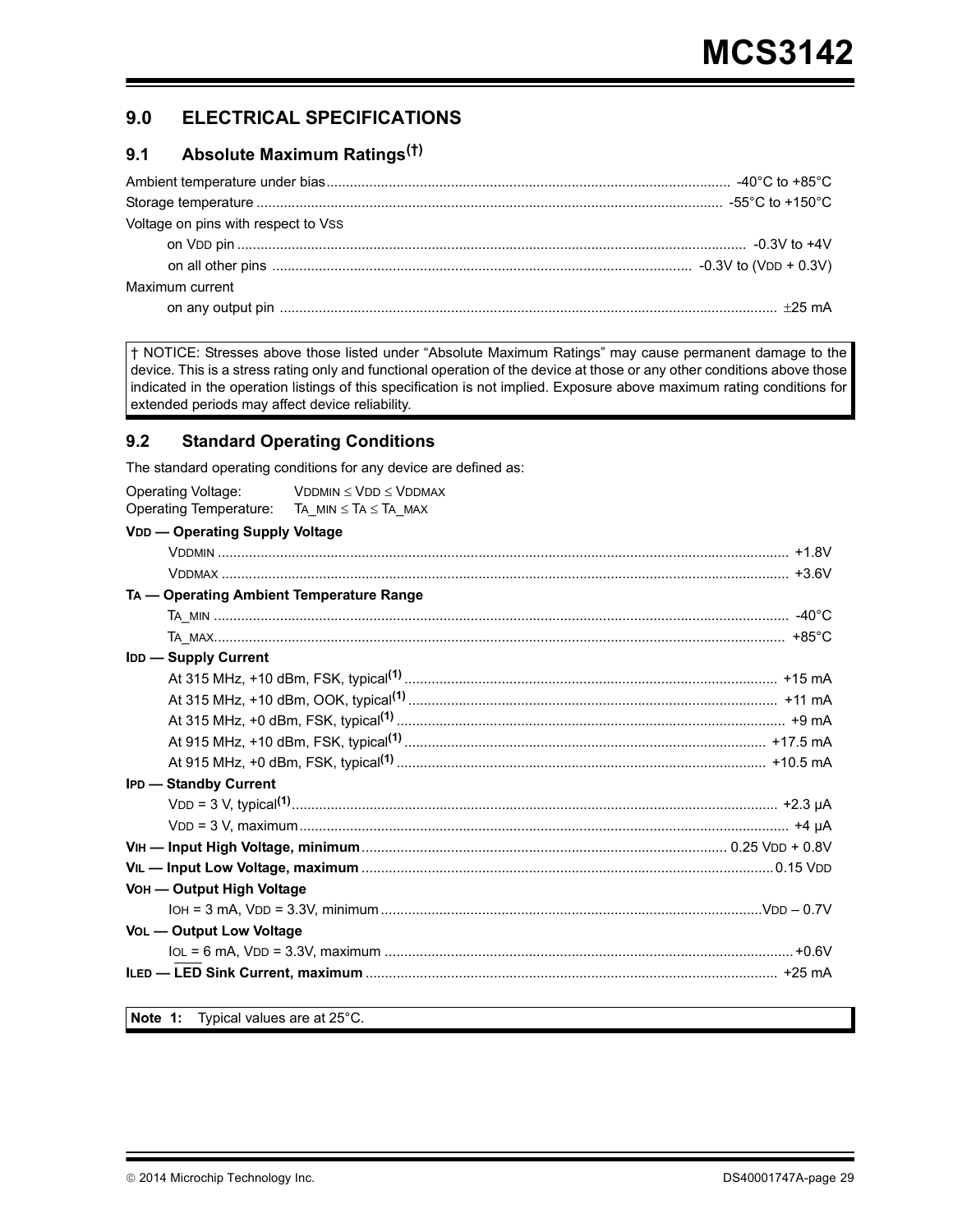## <span id="page-29-0"></span>**10.0 PACKAGING INFORMATION**

## **10.1 Package Marking Information**

20-Lead TSSOP **Example** 





|       | YY<br><b>WW</b><br><b>NNN</b><br>(e3)<br>$\star$                                                                                                                                                              | Legend: XXX Customer-specific information<br>Year code (last digit of calendar year)<br>Year code (last 2 digits of calendar year)<br>Week code (week of January 1 is week '01')<br>Alphanumeric traceability code<br>Pb-free JEDEC <sup>®</sup> designator for Matte Tin (Sn)<br>This package is Pb-free. The Pb-free JEDEC designator ((e3))<br>can be found on the outer packaging for this package. |
|-------|---------------------------------------------------------------------------------------------------------------------------------------------------------------------------------------------------------------|---------------------------------------------------------------------------------------------------------------------------------------------------------------------------------------------------------------------------------------------------------------------------------------------------------------------------------------------------------------------------------------------------------|
| Note: | In the event the full Microchip part number cannot be marked on one line, it will<br>be carried over to the next line, thus limiting the number of available<br>characters for customer-specific information. |                                                                                                                                                                                                                                                                                                                                                                                                         |

**\*** Standard PIC® device marking consists of Microchip part number, year code, week code, and traceability code. For PIC device marking beyond this, certain price adders apply. Please check with your Microchip Sales Office. For QTP devices, any special marking adders are included in QTP price.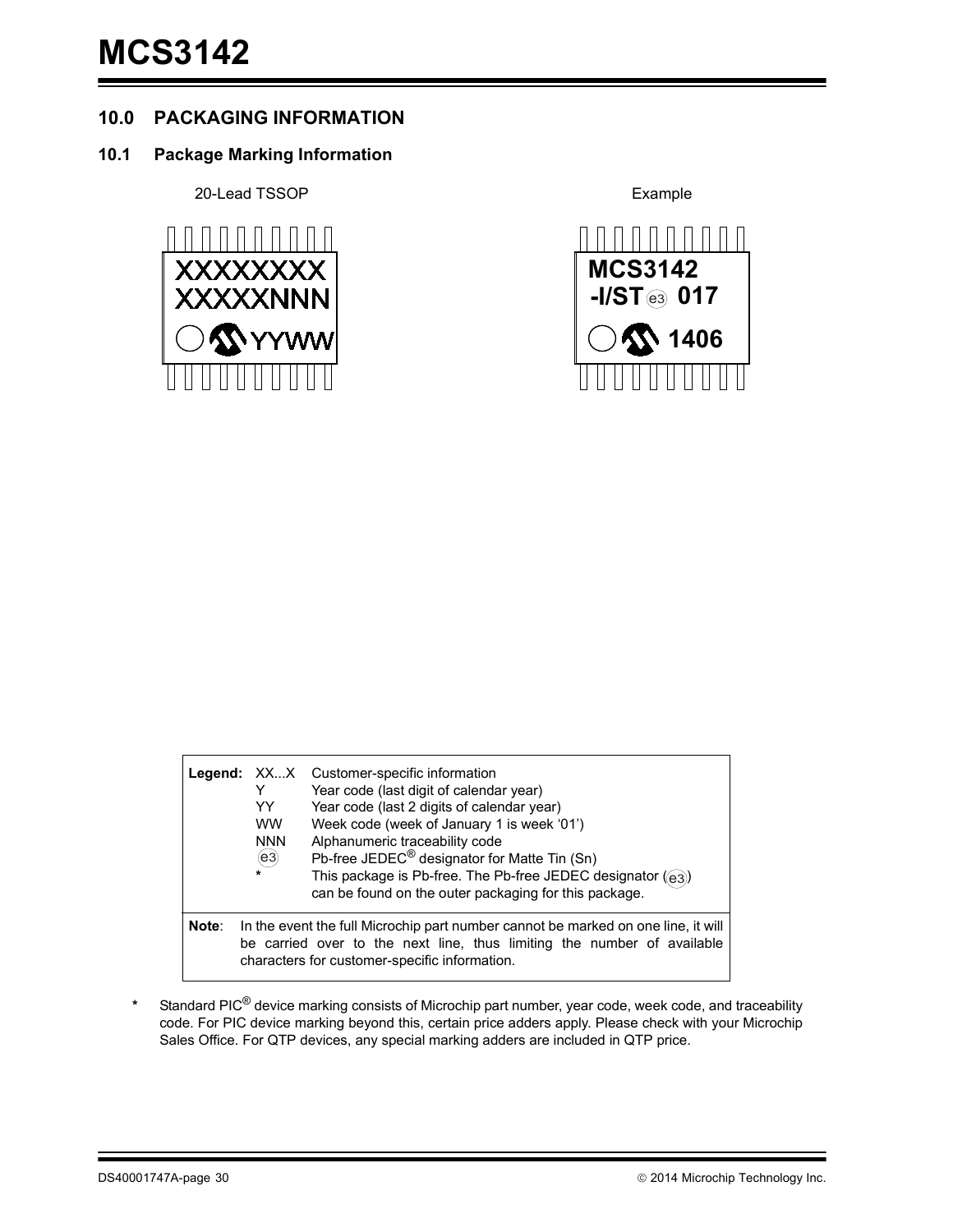#### **10.2 Package Details**

The following sections give the technical details of the packages.

#### 20-Lead Plastic Thin Shrink Small Outline (ST) – 4.4 mm Body [TSSOP]

Note: For the most current package drawings,<br>http://www.microchip.com/packaging Protection of the prote**ct of the community** 



| <b>Units</b>                    |                | <b>MILLIMETERS</b> |            |             |
|---------------------------------|----------------|--------------------|------------|-------------|
| Dimension Limits                |                | <b>MIN</b>         | <b>NOM</b> | <b>MAX</b>  |
| Number of Pins                  | N              | 20                 |            |             |
| Pitch                           | e              | 0.65 BSC           |            |             |
| <b>Overall Height</b>           | A              |                    |            | 1.20        |
| <b>Molded Package Thickness</b> | A2             | 0.80               | 1.00       | 1.05        |
| Standoff                        | A1             | 0.05               |            | 0.15        |
| Overall Width                   | F              |                    | 6.40 BSC   |             |
| Molded Package Width            | E <sub>1</sub> | 4.30               | 4.40       | 4.50        |
| Molded Package Length           | D              | 6.40               | 6.50       | 6.60        |
| Foot Length                     |                | 0.45               | 0.60       | 0.75        |
| Footprint                       | L1             |                    | 1.00 REF   |             |
| Foot Angle                      | $\phi$         | $0^{\circ}$        |            | $8^{\circ}$ |
| <b>Lead Thickness</b>           | C              | 0.09               |            | 0.20        |
| Lead Width                      | b              | 0.19               |            | 0.30        |

#### Notes:

- may vary, but must<br>eet include meld fleu
- 2. Dimensions D and E1 do not include mold flash or protrusions. Mold flash or protrusions shall not exceed 0.15 mm per side.<br>2. Dimensioning and telegracing and CME X44 EM.
- !--#-+-# &-"#-#-%!- -- '!
	- Booio Dimonsion, Theoretically exect us BSC: Basic Dimension. Theoretically exact value shown without tolerances.<br>REE: Reference Dimension. usually without tolerance, for information purpo
	- REF: Reference Dimension, usually without tolerance, for information purposes only.<br>.

 $\cdots$   $\cdots$   $\cdots$   $\cdots$   $\cdots$   $\cdots$   $\cdots$   $\cdots$   $\cdots$   $\cdots$   $\cdots$   $\cdots$   $\cdots$   $\cdots$   $\cdots$   $\cdots$   $\cdots$   $\cdots$   $\cdots$   $\cdots$   $\cdots$   $\cdots$   $\cdots$   $\cdots$   $\cdots$   $\cdots$   $\cdots$   $\cdots$   $\cdots$   $\cdots$   $\cdots$   $\cdots$   $\cdots$   $\cdots$   $\cdots$   $\cdots$   $\cdots$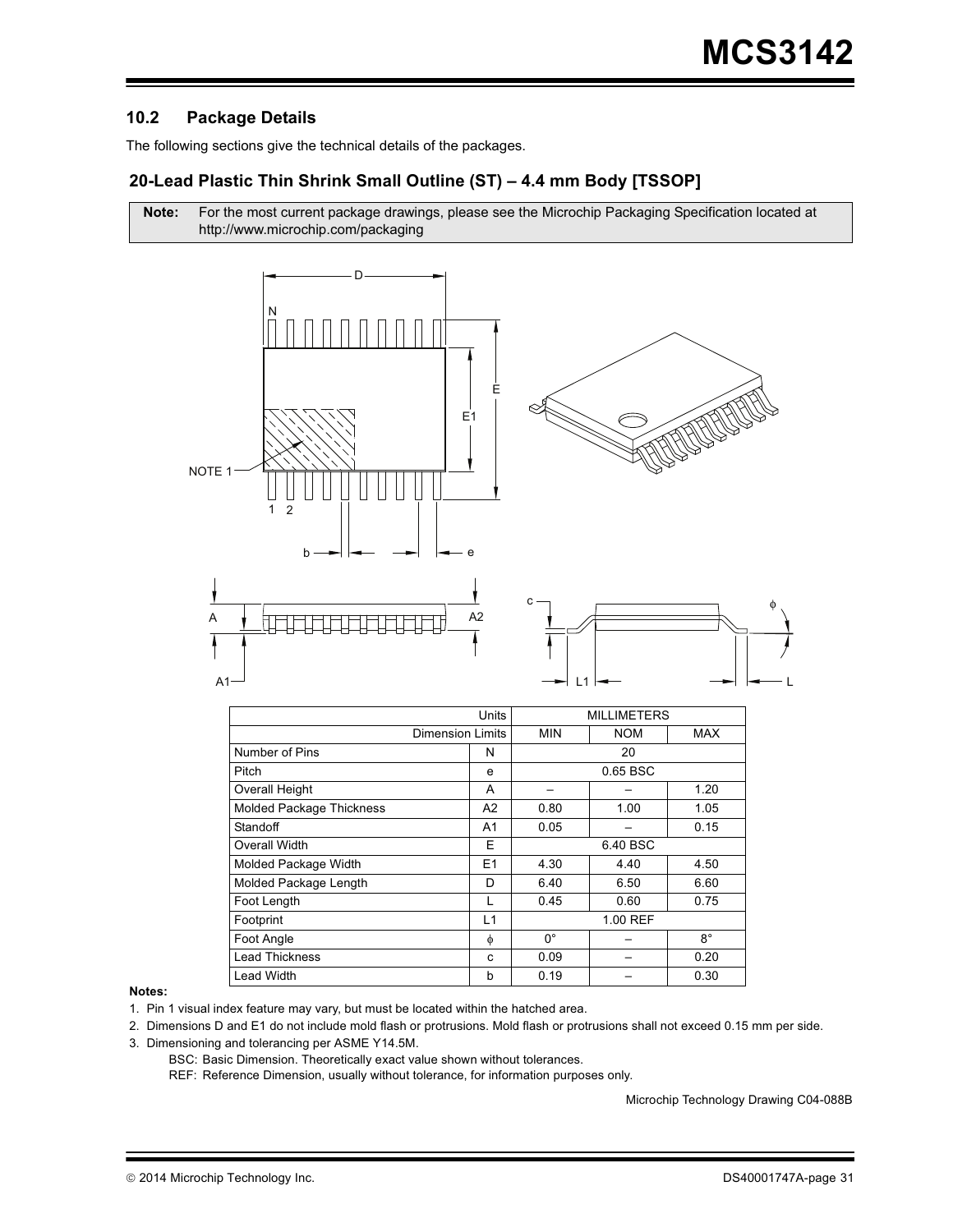## 20-Lead Plastic Thin Shrink Small Outline (ST) - 4.4 mm Body [TSSOP]

**Note:** For the most current package drawings, please see the Microchip Packaging Specification located at http://www.microchip.com/packaging



| Units                    |          | MILL IMETERS |            |            |
|--------------------------|----------|--------------|------------|------------|
| Dimension Limits         |          | MIN          | <b>NOM</b> | <b>MAX</b> |
| <b>Contact Pitch</b>     |          | 0.65 BSC     |            |            |
| Contact Pad Spacing      |          |              | 5.90       |            |
| Contact Pad Width (X20)  | Χ1       |              |            | 0.45       |
| Contact Pad Length (X20) | $\vee$ 1 |              |            | 1.45       |
| Distance Between Pads    |          | 0.20         |            |            |

Notes:

1. Dimensioning and tolerancing per ASME Y14.5M

BSC: Basic Dimension. Theoretically exact value shown without tolerances.

Microchip Technology Drawing No. C04-2088A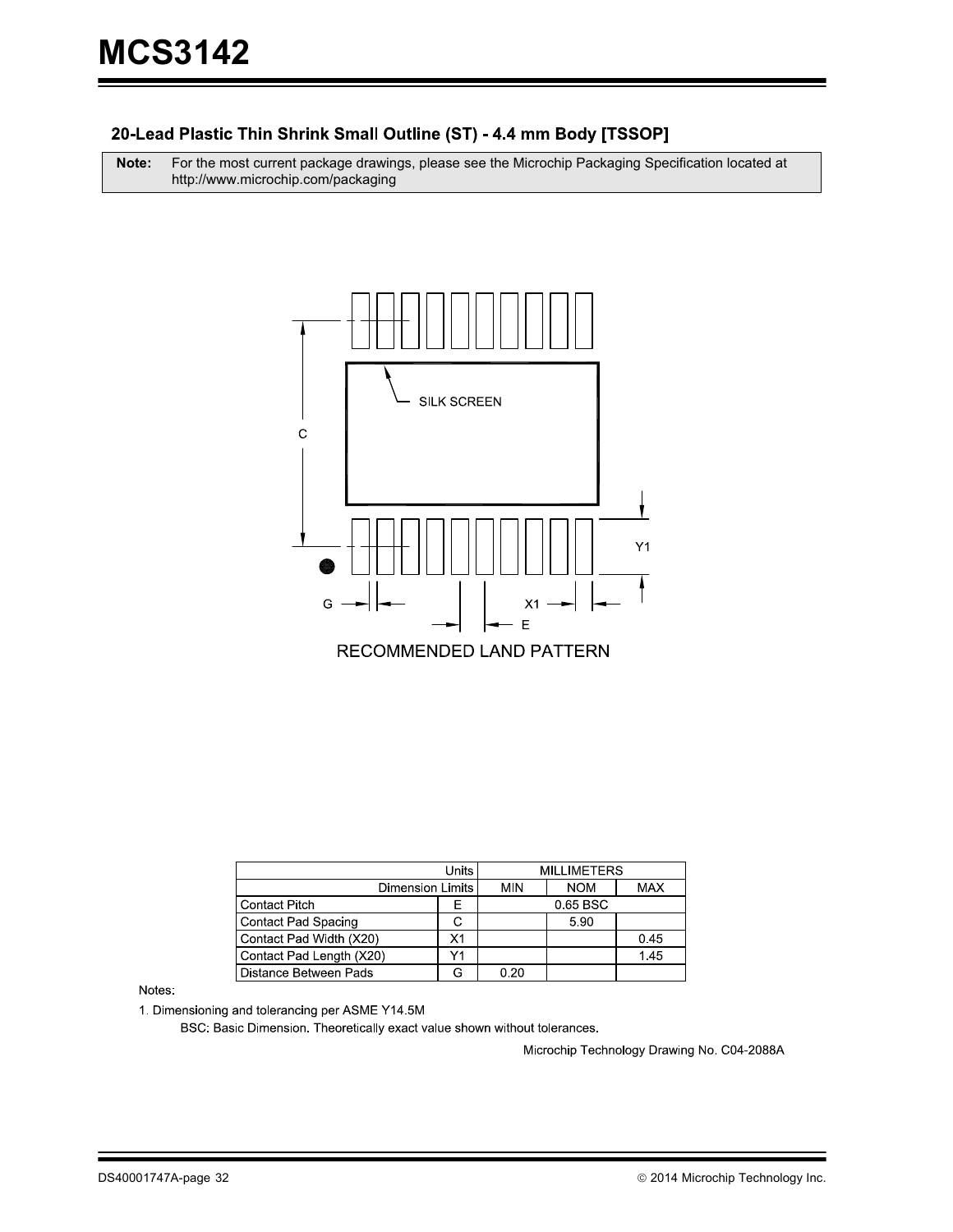# **APPENDIX A: DATA SHEET REVISION HISTORY**

# **Revision A (03/2014)**

Initial release of the data sheet.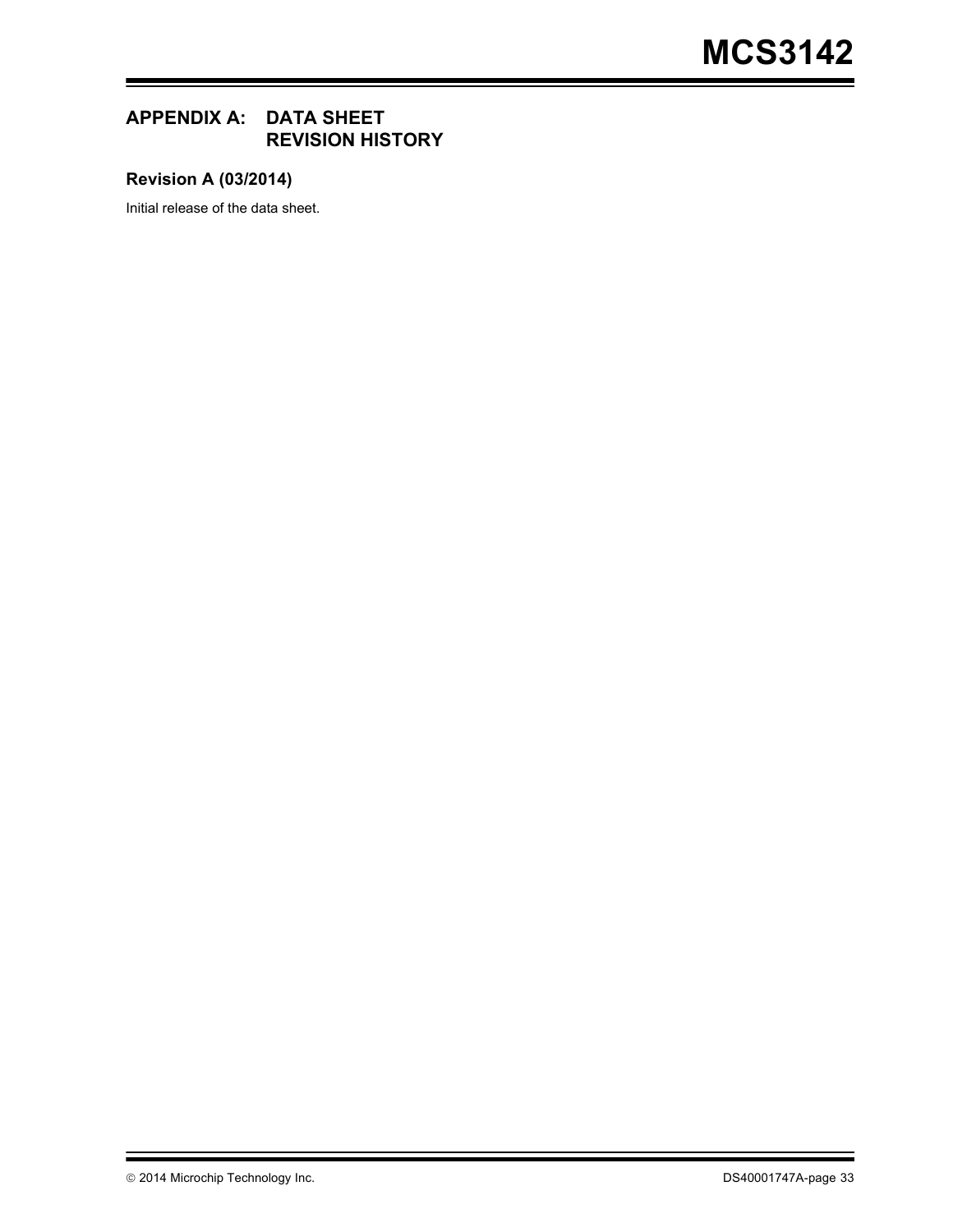# <span id="page-33-0"></span>**THE MICROCHIP WEB SITE**

Microchip provides online support via our WWW site at [www.microchip.com](http://www.microchip.com/). This web site is used as a means to make files and information easily available to customers. Accessible by using your favorite Internet browser, the web site contains the following information:

- **Product Support** Data sheets and errata, application notes and sample programs, design resources, user's guides and hardware support documents, latest software releases and archived software
- **General Technical Support** Frequently Asked Questions (FAQ), technical support requests, online discussion groups, Microchip consultant program member listing
- **Business of Microchip** Product selector and ordering guides, latest Microchip press releases, listing of seminars and events, listings of Microchip sales offices, distributors and factory representatives

## <span id="page-33-1"></span>**CUSTOMER CHANGE NOTIFICATION SERVICE**

Microchip's customer notification service helps keep customers current on Microchip products. Subscribers will receive e-mail notification whenever there are changes, updates, revisions or errata related to a specified product family or development tool of interest.

To register, access the Microchip web site at [www.microchip.com](http://www.microchip.com/). Under "Support", click on "Customer Change Notification" and follow the registration instructions.

# <span id="page-33-2"></span>**CUSTOMER SUPPORT**

Users of Microchip products can receive assistance through several channels:

- Distributor or Representative
- Local Sales Office
- Field Application Engineer (FAE)
- Technical Support

Customers should contact their distributor, representative or Field Application Engineer (FAE) for support. Local sales offices are also available to help customers. A listing of sales offices and locations is included in the back of this document.

**[Technical support is available through the web site](http://www.microchip.com/support/hottopics.aspx) [at:](http://www.microchip.com/support/hottopics.aspx) http://microchip.com/support**.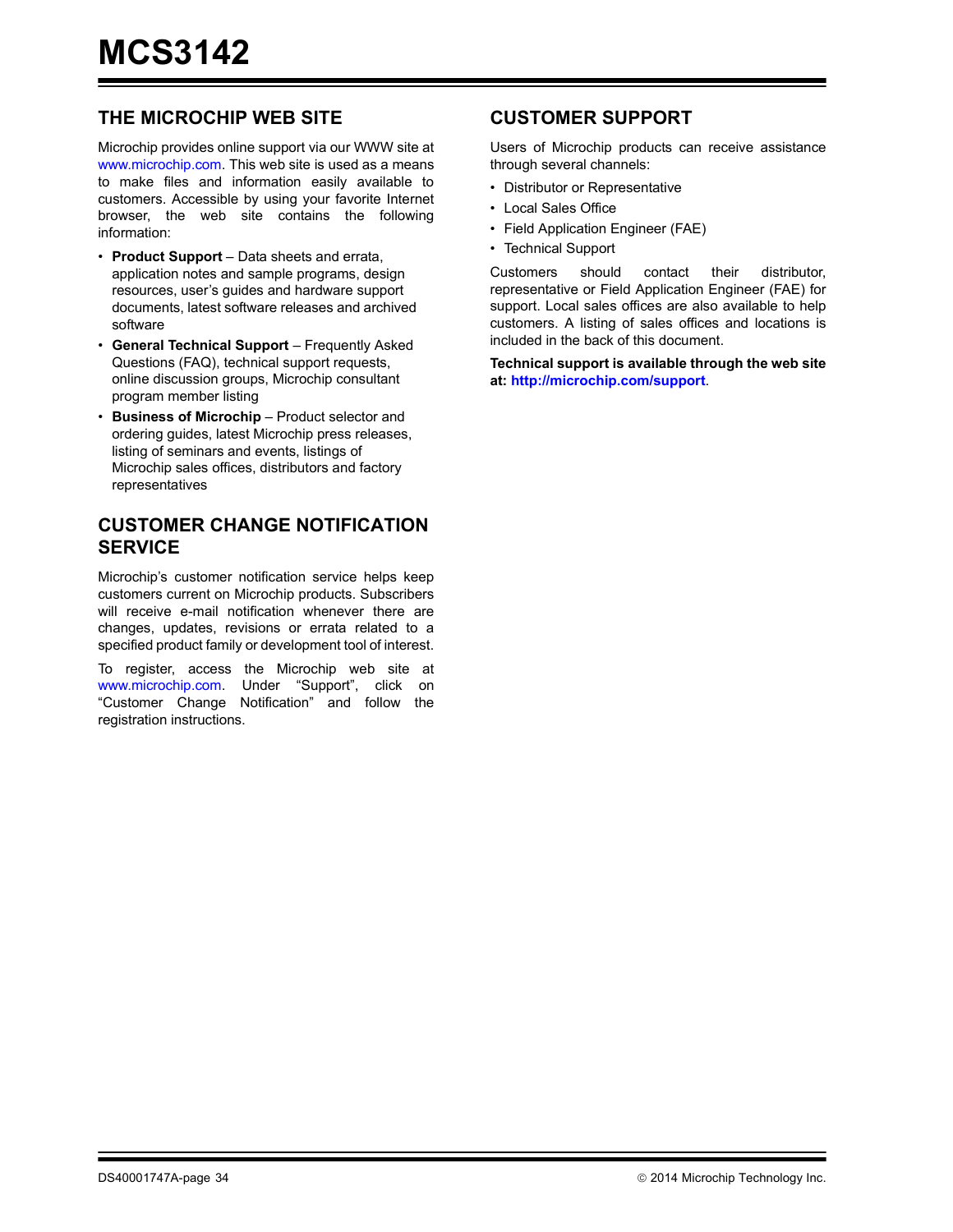# <span id="page-34-0"></span>**PRODUCT IDENTIFICATION SYSTEM**

To order or obtain information, e.g., on pricing or delivery, refer to the factory or the listed sales office.

| PART NO.<br><b>Device</b>       | $[X]^{(1)}$<br><u>x</u><br>/XX<br>Tape and Reel Temperature<br>Package<br><b>Option</b><br>Range | XXX<br><b>Pattern</b> | <b>Examples:</b><br><b>MCS3142 - I/ST</b><br>a)<br>Industrial temperature,<br>TSSOP package                                                                                                                                                                                                                                                                                                                                                                             |
|---------------------------------|--------------------------------------------------------------------------------------------------|-----------------------|-------------------------------------------------------------------------------------------------------------------------------------------------------------------------------------------------------------------------------------------------------------------------------------------------------------------------------------------------------------------------------------------------------------------------------------------------------------------------|
| Device:                         | <b>MCS3142</b>                                                                                   |                       |                                                                                                                                                                                                                                                                                                                                                                                                                                                                         |
| <b>Tape and Reel</b><br>Option: | = Standard packaging (tube or tray)<br>Blank<br>$=$ Tape and Reel <sup>(1)</sup><br>T.           |                       |                                                                                                                                                                                                                                                                                                                                                                                                                                                                         |
| <b>Temperature</b><br>Range:    | $= -40^{\circ}$ C to $+85^{\circ}$ C<br>(Industrial)                                             |                       |                                                                                                                                                                                                                                                                                                                                                                                                                                                                         |
| Package:(2)                     | <b>ST</b><br><b>TSSOP</b><br>$=$                                                                 |                       |                                                                                                                                                                                                                                                                                                                                                                                                                                                                         |
| Pattern:                        | QTP, SQTP, Code or Special Requirements<br>(blank otherwise)                                     |                       | Note 1:<br>Tape and Reel identifier only appears in the<br>catalog part number description. This<br>identifier is used for ordering purposes and is<br>not printed on the device package. Check<br>with your Microchip Sales Office for package<br>availability with the Tape and Reel option.<br>2:<br>For other small form-factor package<br>availability and marking information, please<br>visit www.microchip.com/packaging or<br>contact your local sales office. |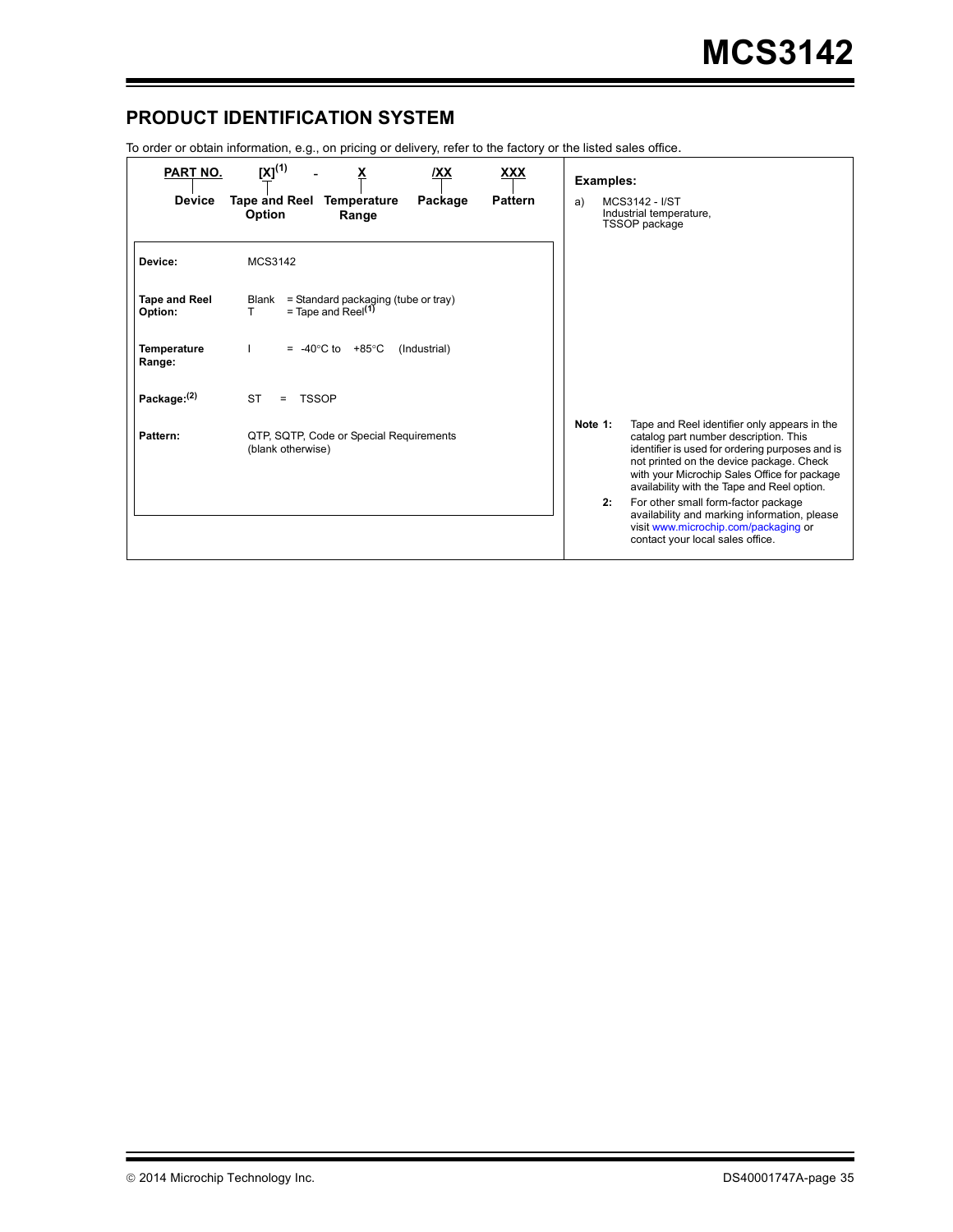#### **Note the following details of the code protection feature on Microchip devices:**

- Microchip products meet the specification contained in their particular Microchip Data Sheet.
- Microchip believes that its family of products is one of the most secure families of its kind on the market today, when used in the intended manner and under normal conditions.
- There are dishonest and possibly illegal methods used to breach the code protection feature. All of these methods, to our knowledge, require using the Microchip products in a manner outside the operating specifications contained in Microchip's Data Sheets. Most likely, the person doing so is engaged in theft of intellectual property.
- Microchip is willing to work with the customer who is concerned about the integrity of their code.
- Neither Microchip nor any other semiconductor manufacturer can guarantee the security of their code. Code protection does not mean that we are guaranteeing the product as "unbreakable."

Code protection is constantly evolving. We at Microchip are committed to continuously improving the code protection features of our products. Attempts to break Microchip's code protection feature may be a violation of the Digital Millennium Copyright Act. If such acts allow unauthorized access to your software or other copyrighted work, you may have a right to sue for relief under that Act.

Information contained in this publication regarding device applications and the like is provided only for your convenience and may be superseded by updates. It is your responsibility to ensure that your application meets with your specifications. MICROCHIP MAKES NO REPRESENTATIONS OR WARRANTIES OF ANY KIND WHETHER EXPRESS OR IMPLIED, WRITTEN OR ORAL, STATUTORY OR OTHERWISE, RELATED TO THE INFORMATION, INCLUDING BUT NOT LIMITED TO ITS CONDITION, QUALITY, PERFORMANCE, MERCHANTABILITY OR FITNESS FOR PURPOSE**.** Microchip disclaims all liability arising from this information and its use. Use of Microchip devices in life support and/or safety applications is entirely at the buyer's risk, and the buyer agrees to defend, indemnify and hold harmless Microchip from any and all damages, claims, suits, or expenses resulting from such use. No licenses are conveyed, implicitly or otherwise, under any Microchip intellectual property rights.

# **QUALITY MANAGEMENT SYSTEM CERTIFIED BY DNV**   $=$  **ISO/TS 16949**  $=$

#### **Trademarks**

The Microchip name and logo, the Microchip logo, dsPIC, FlashFlex, KEELOQ, KEELOQ logo, MPLAB, PIC, PICmicro, PICSTART, PIC<sup>32</sup> logo, rfPIC, SST, SST Logo, SuperFlash and UNI/O are registered trademarks of Microchip Technology Incorporated in the U.S.A. and other countries.

FilterLab, Hampshire, HI-TECH C, Linear Active Thermistor, MTP, SEEVAL and The Embedded Control Solutions Company are registered trademarks of Microchip Technology Incorporated in the U.S.A.

Silicon Storage Technology is a registered trademark of Microchip Technology Inc. in other countries.

Analog-for-the-Digital Age, Application Maestro, BodyCom, chipKIT, chipKIT logo, CodeGuard, dsPICDEM, dsPICDEM.net, dsPICworks, dsSPEAK, ECAN, ECONOMONITOR, FanSense, HI-TIDE, In-Circuit Serial Programming, ICSP, Mindi, MiWi, MPASM, MPF, MPLAB Certified logo, MPLIB, MPLINK, mTouch, Omniscient Code Generation, PICC, PICC-18, PICDEM, PICDEM.net, PICkit, PICtail, REAL ICE, rfLAB, Select Mode, SQI, Serial Quad I/O, Total Endurance, TSHARC, UniWinDriver, WiperLock, ZENA and Z-Scale are trademarks of Microchip Technology Incorporated in the U.S.A. and other countries.

SQTP is a service mark of Microchip Technology Incorporated in the U.S.A.

GestIC and ULPP are registered trademarks of Microchip Technology Germany II GmbH & Co. KG, a subsidiary of Microchip Technology Inc., in other countries.

All other trademarks mentioned herein are property of their respective companies.

© 2013, Microchip Technology Incorporated, Printed in the U.S.A., All Rights Reserved.

Printed on recycled paper.

ISBN: 978-1-63276-006-7

*Microchip received ISO/TS-16949:2009 certification for its worldwide headquarters, design and wafer fabrication facilities in Chandler and Tempe, Arizona; Gresham, Oregon and design centers in California and India. The Company's quality system processes and procedures are for its PIC® MCUs and dsPIC® DSCs, KEELOQ® code hopping devices, Serial EEPROMs, microperipherals, nonvolatile memory and analog products. In addition, Microchip's quality system for the design and manufacture of development systems is ISO 9001:2000 certified.*